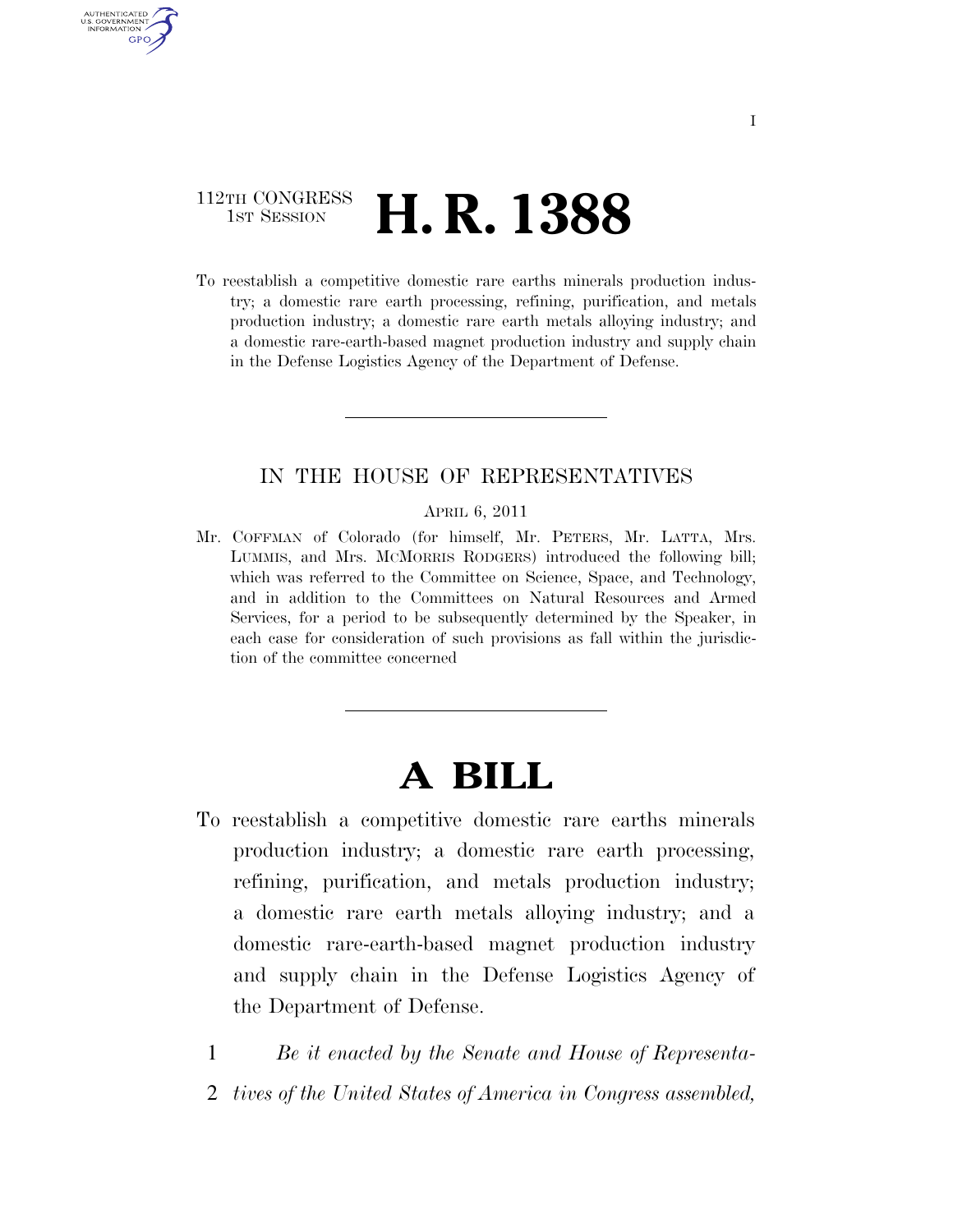#### $\mathfrak{D}$

#### **SECTION 1. SHORT TITLE; TABLE OF CONTENTS.**

- (a) SHORT TITLE.—This Act may be cited as the ''Rare Earths Supply Chain Technology and Resources Transformation Act of 2011'' or the ''RESTART Act''. (b) TABLE OF CONTENTS.—The table of contents for
- this Act is as follows:
	- Sec. 1. Short title; table of contents.
	- Sec. 2. Findings.
	- Sec. 3. Actions to promote rare earth development.
	- Sec. 4. Requirement to establish executive agents for rare earth related matters.
	- Sec. 5. Rare earth materials loan guarantee program.
	- Sec. 6. Establishment of a rare earth alloy and magnet program.
	- Sec. 7. Rare earth materials program.
	- Sec. 8. Amendments to National Materials and Minerals Policy, Research and Development Act of 1980.

Sec. 9. Definitions.

#### **SEC. 2. FINDINGS.**

Congress makes the following findings:

- (1) Significant quantities of rare earths are used in the production of clean energy technologies, including advanced automotive propulsion batteries, electric motors, high-efficiency light bulbs, solar pan- els, and wind turbines. These technologies are used to advance the United States energy policy of reduc- ing dependence on foreign oil and decreasing green- house gas emissions through expansion of cleaner sources of energy.
- (2) Many modern defense technologies such as radar and sonar systems, precision-guided weapons, cruise missiles, and lasers cannot be built, as de-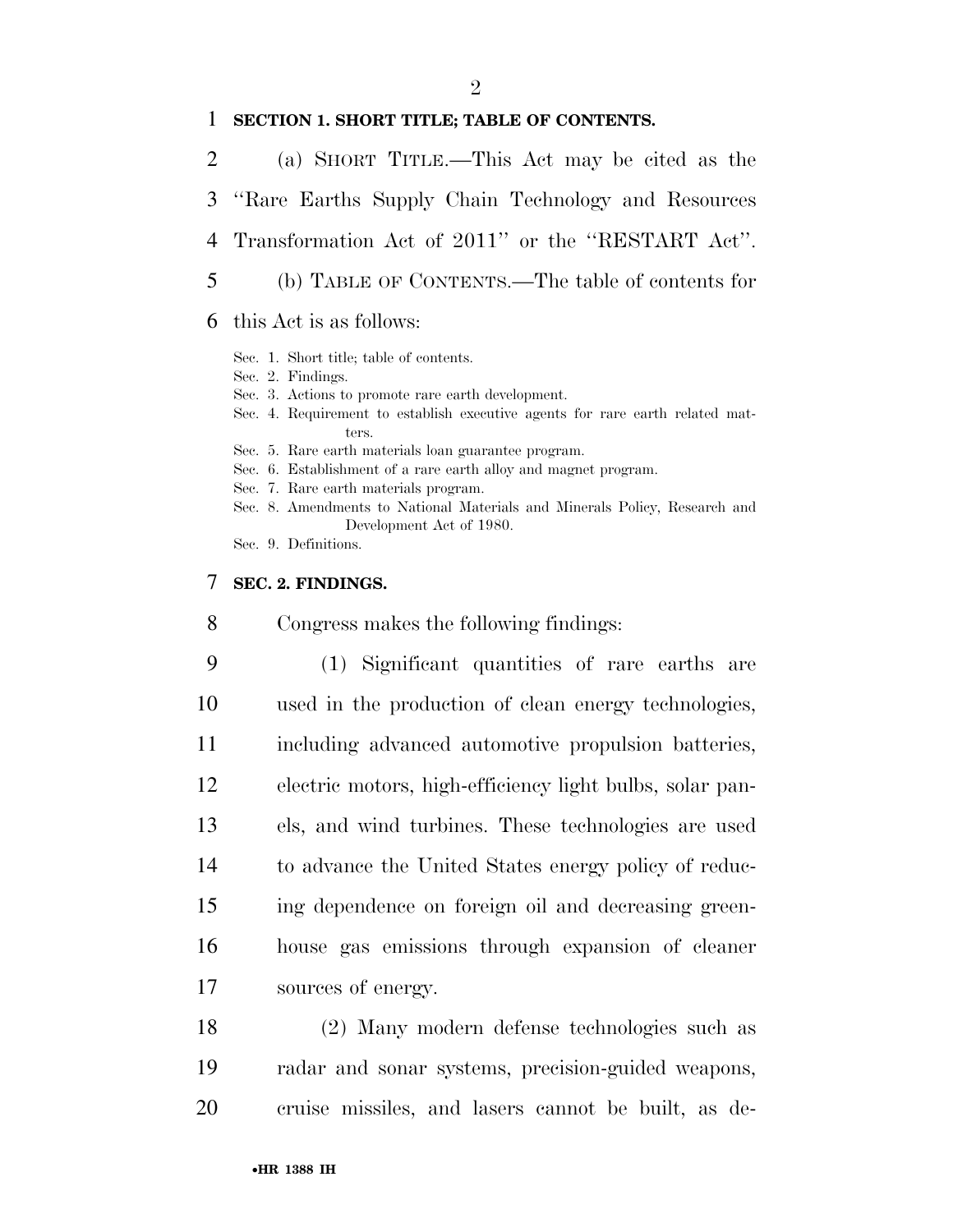| $\mathbf{1}$   | signed and specified, without the use of rare earths  |
|----------------|-------------------------------------------------------|
| $\overline{2}$ | and materials produced from them.                     |
| 3              | (3) Rare earths also provide core functionality       |
| $\overline{4}$ | to a variety of high technology applications in com-  |
| 5              | puting, pollution abatement, power generation, water  |
| 6              | treatment, oil refining, metal alloying, communica-   |
| 7              | tions, health care, agriculture, and other sectors.   |
| 8              | $(4)$ Though at least 40 percent of the world's       |
| 9              | rare earth reserves are located within the United     |
| 10             | States and its ally nations, our country now depends  |
| 11             | upon imports for nearly 100 percent of its rare earth |
| 12             | needs.                                                |
| 13             | (5) Furthermore, the United States has limited        |
| 14             | rare earth production, remains nearly entirely de-    |
| 15             | pendent on overseas refineries for further elemental  |
| 16             | and alloy processing, and does not currently main-    |
| 17             | tain a "strategic reserve" of rare earth compounds,   |
| 18             | metals, or alloys.                                    |
| 19             | $(6)$ By way of contrast, more than 97 percent        |
| 20             | of all rare earths for world consumption is produced  |
| 21             | in China. The ability—and willingness—of China to     |
| 22             | export these rare earths is eroding due to its grow-  |
| 23             | ing domestic demand, its enforcement of environ-      |
| 24             | mental law on current producers, and its mandate to   |

consolidate the industry by decreasing its number of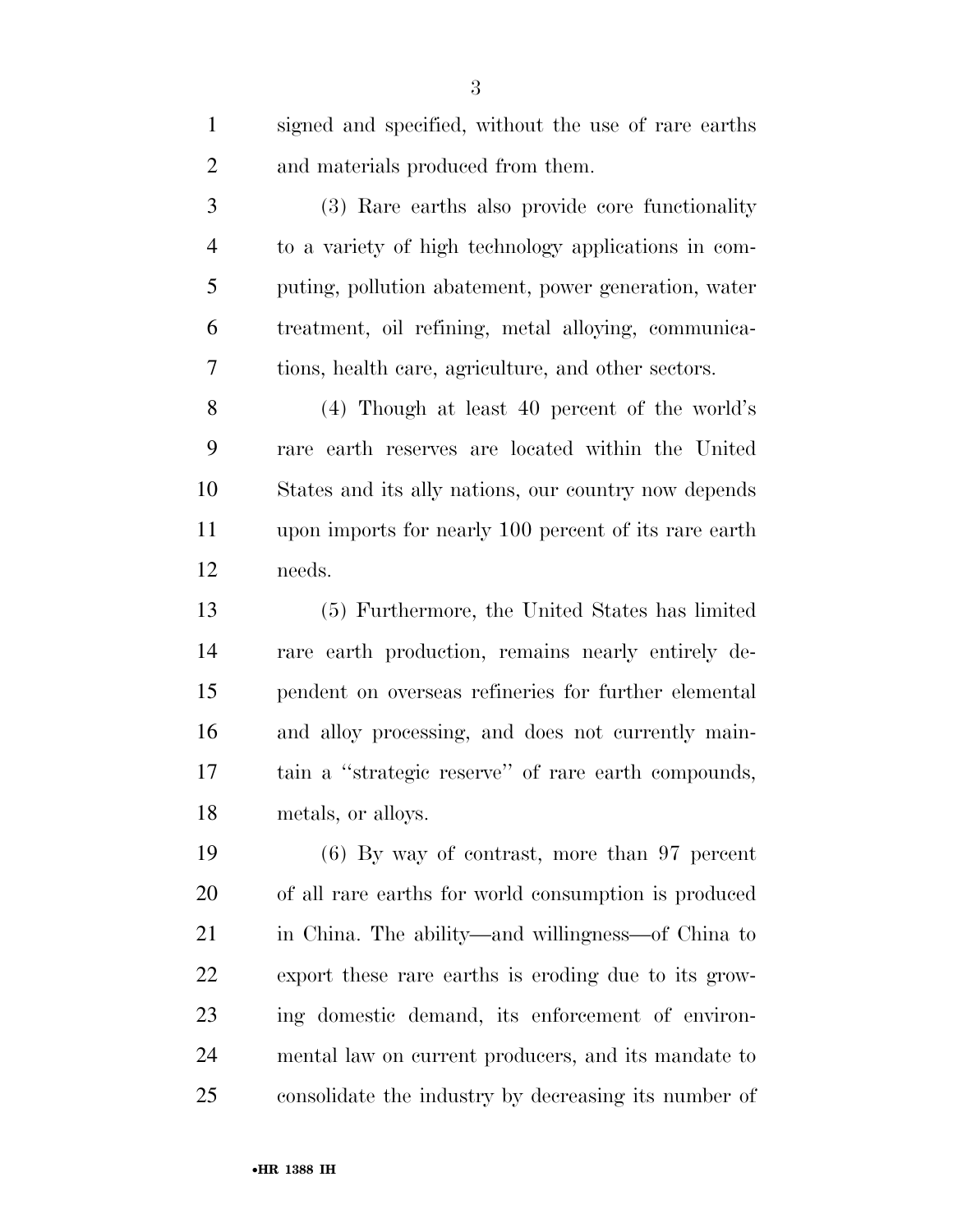mining permits. In fact, China has taken several steps recently that have caused significant market perturbations.

 (7) For example, the Chinese Ministry of Indus- try and Information Technology draft rare earths plan for 2009 to 2015 proposed an immediate ban on the export of dysprosium, terbium, thulium, lute- tium, and yttrium, the so-called ''heavy'' rare earths, and a restriction on the exports of all other, light, rare earth metals to a level well below that sufficient to satisfy the 2008 demand of Japan alone for such metals.

 (8) More recently, in July 2010, China de- creased their export quota allocations on rare earth oxides and metals by over 70 percent, causing price increases of threefold to eightfold and causing sup-ply shortages of some materials.

 (9) In September 2010, the Chinese Govern- ment reportedly restricted export of all rare earth oxide and metal to Japan over a diplomatic incident.

 (10) Most recently, in October 2010, the Chi- nese Government reportedly restricted export of all rare earth oxide and metal to the United States and Europe, essentially cutting off the global community from supplies of rare earth material.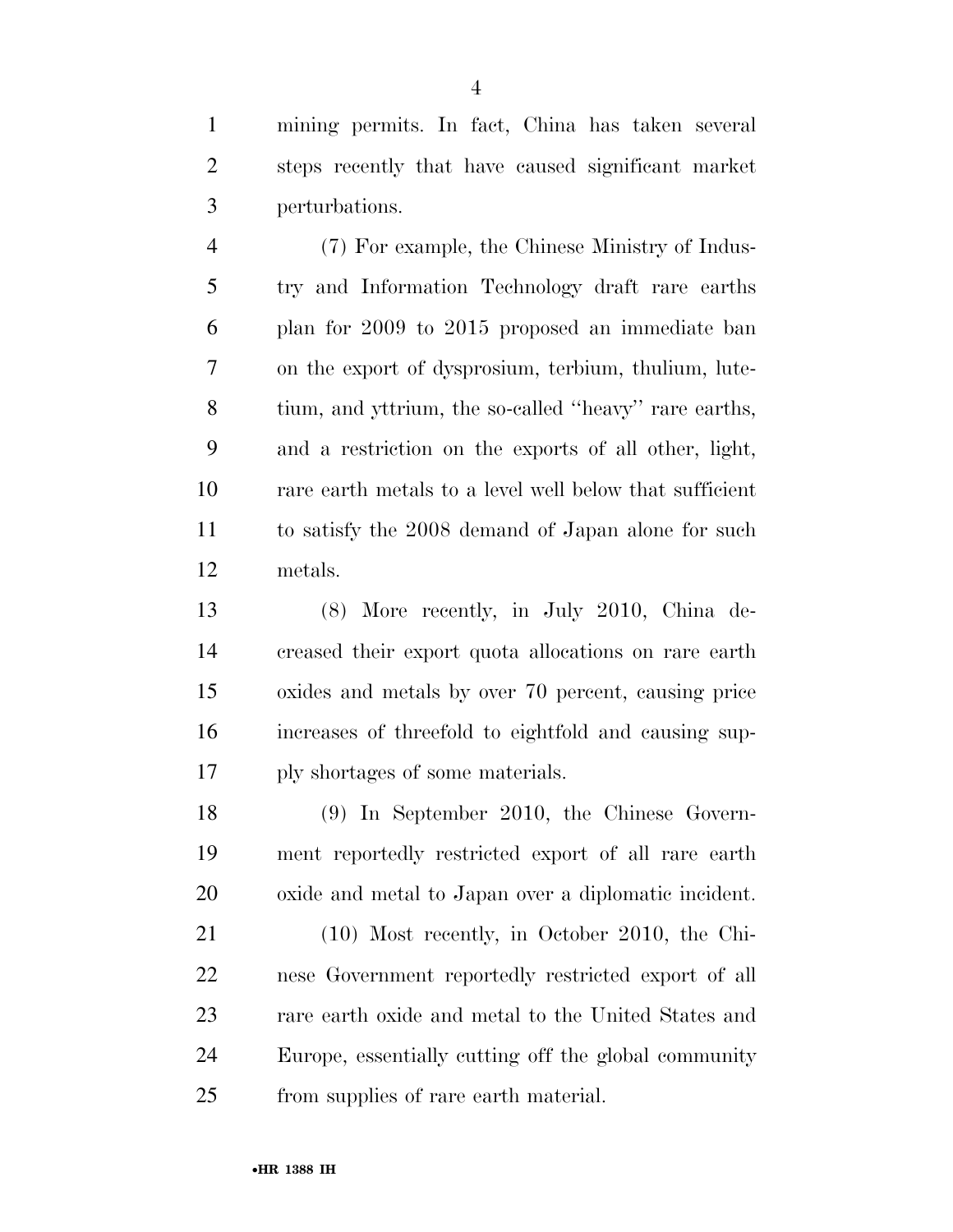(11) Given that Chinese dominance of the rare earths market has adversely impacted the supply stability and endangers the United States and its al- lies' assured access to key materials, rare earths should qualify as materials either strategic or critical to national security. As such, there is an urgent need to identify the current global market situation regarding rare earth materials, the strategic value placed on them by foreign nations including China, and the Department of Defense's and domestic man- ufacturing industry's supply-chain vulnerability re- lated to rare earths and end items containing rare earths such as neodymium iron boron and other spe-cialty magnets, and rare earth ''doped'' lasers.

 (12) The United States Government should fa- cilitate the reintroduction of a globally competitive non-Chinese rare earth industry with multiple sources of mining, processing, alloying, and manu-facturing.

 (13) This self-sufficiency requires an uninter- rupted supply of strategic materials critical to na- tional security and innovative commercial product development, including rare earths, to support the clean energy and defense supply chains.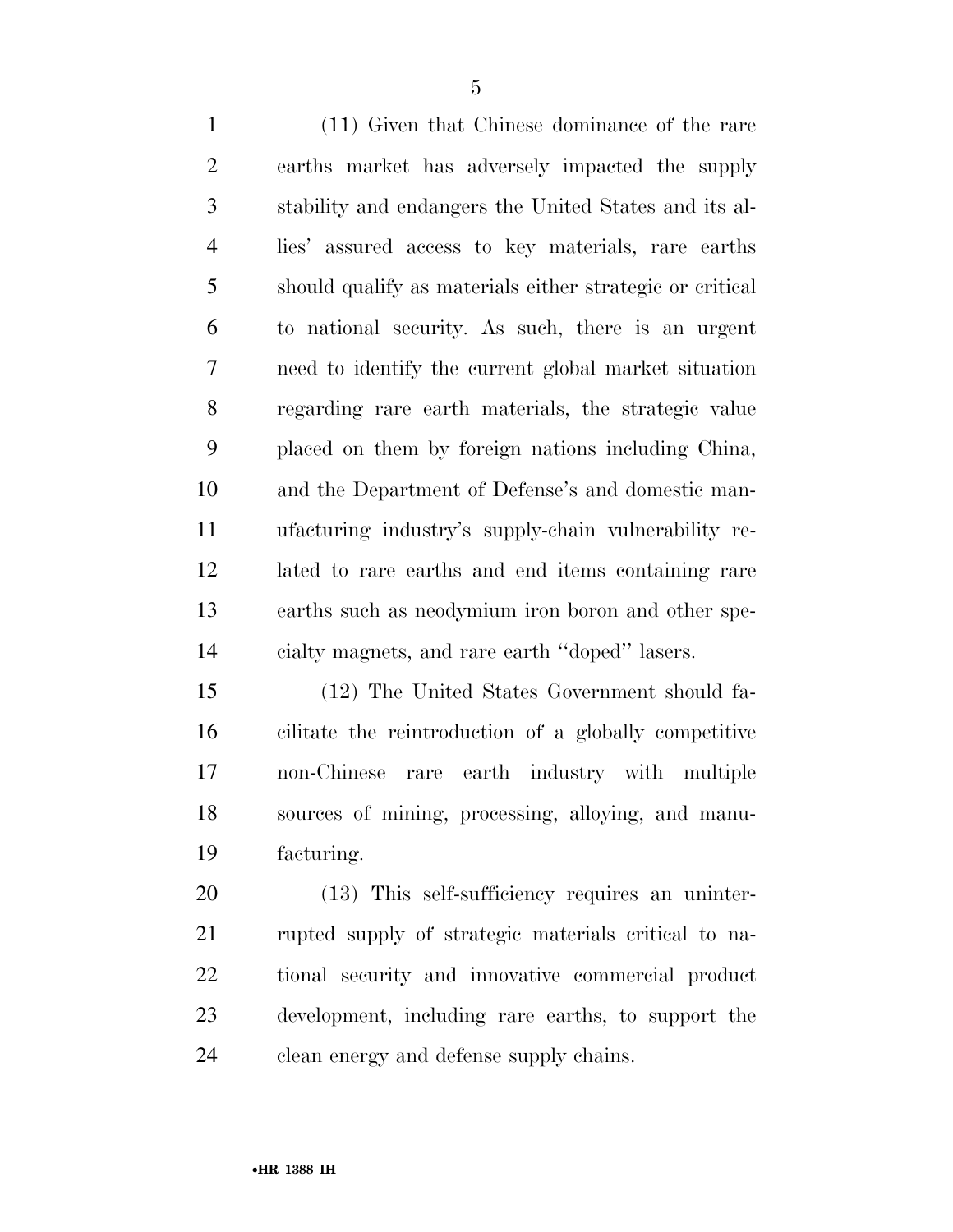(14) The United States currently cannot re- claim valuable rare earths and permanent magnets and such capability should be explored using appro-priate research and development projects.

## **SEC. 3. ACTIONS TO PROMOTE RARE EARTH DEVELOP-MENT.**

 (a) SENSE OF CONGRESS.—It is the sense of Con- gress that the United States should take any and all ac- tions necessary to ensure the reintroduction of a competi- tive domestic and ally nation rare earth supply chain, to include the reintroduction of the capacity to conduct min- ing, refining/processing, alloying and manufacturing oper- ations using domestic and ally nation suppliers to provide a secure source of rare earth materials as a vital compo-nent of national security and economic policy.

 (b) POLICY.—Each Federal agency shall take appro- priate actions, to the extent consistent with applicable law, to expedite permitting and projects that will increase ex- ploration for, and development of, domestic rare earths. 20 (c) RARE EARTH POLICY TASK FORCE.—

 (1) ESTABLISHMENT.—There is established within the Department of the Interior a task force to be known as the ''Rare Earth Policy Task Force'' (referred to in this section as the ''Task Force''),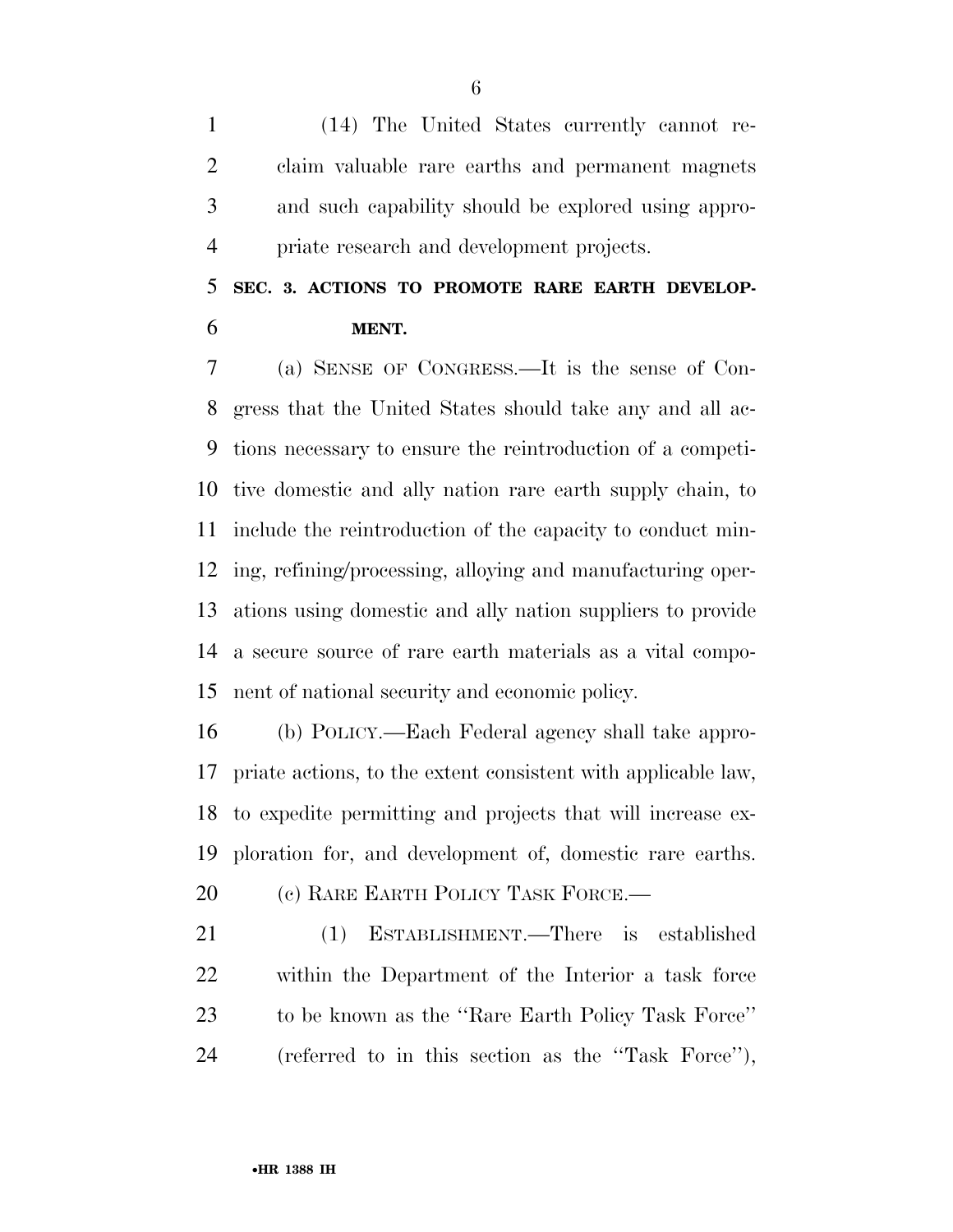| $\mathbf{1}$   | which shall report to the President through the Sec- |
|----------------|------------------------------------------------------|
| $\overline{2}$ | retary of the Interior.                              |
| 3              | (2) COMPOSITION.—The Task Force shall be             |
| $\overline{4}$ | composed of the following:                           |
| 5              | (A) The Secretary of the Interior (or a              |
| 6              | designee of such Secretary), who shall serve as      |
| 7              | chair of the Task Force.                             |
| 8              | (B) The Secretary of Energy (or a des-               |
| 9              | ignee of such Secretary).                            |
| 10             | (C) The Secretary of Agriculture (or a des-          |
| 11             | ignee of such Secretary).                            |
| 12             | (D) The Secretary of Defense (or a des-              |
| 13             | ignee of such Secretary).                            |
| 14             | (E) The Secretary of Commerce (or a des-             |
| 15             | ignee of such Secretary).                            |
| 16             | (F) The Secretary of State (or a designee            |
| 17             | of such Secretary).                                  |
| 18             | (G) The Director of the Office of Manage-            |
| 19             | ment and Budget (or a designee of the Direc-         |
| 20             | tor).                                                |
| 21             | (H) The Chairman of the Council on Envi-             |
| 22             | ronmental Quality (or a designee of the Chair-       |
| 23             | man).                                                |
| 24             | (I) Such other members as the Secretary              |
| 25             | of the Interior considers appropriate.               |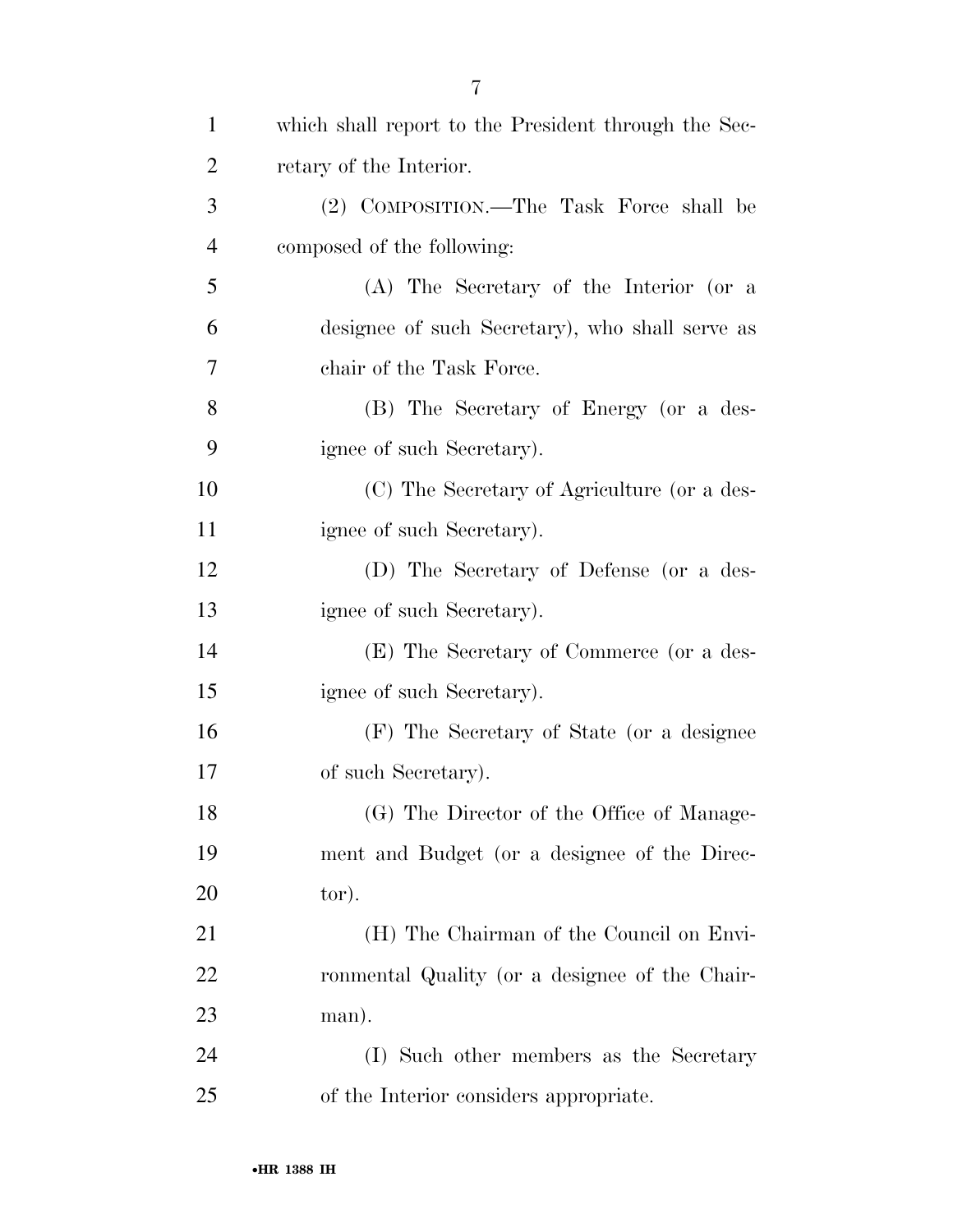(d) DUTIES.—The Task Force shall—

2 (1) monitor and assist Federal agencies in expe- diting the review and approval of permits or other actions, as necessary, to accelerate the completion of projects that will increase investment in, exploration for, and development of domestic rare earths pursu- ant to the Federal Land Policy and Management Act of 1976 (43 U.S.C. 1701 et seq.), the Act of June 4, 1897 (commonly known as the ''Organic Act of 1897'' (16 U.S.C. 473–482, 551), the National Forest Management Act of 1976 (16 U.S.C. 1600 et seq.), and any other applicable statutory authorities related to domestic mining operations;

 (2) assist Federal agencies in reviewing laws (including regulations) and policies that discourage investment in, exploration for, and development of domestic rare earths pursuant to Federal Land Pol- icy and Management Act of 1976, the Act of June 4, 1897, the National Forest Management Act of 1976, and any other applicable statutory authorities related to domestic mining operations; and

 (3) take such other actions to otherwise in- crease investment in, exploration for, and develop- ment of domestic rare earths as the Task Force con-siders appropriate.

•**HR 1388 IH**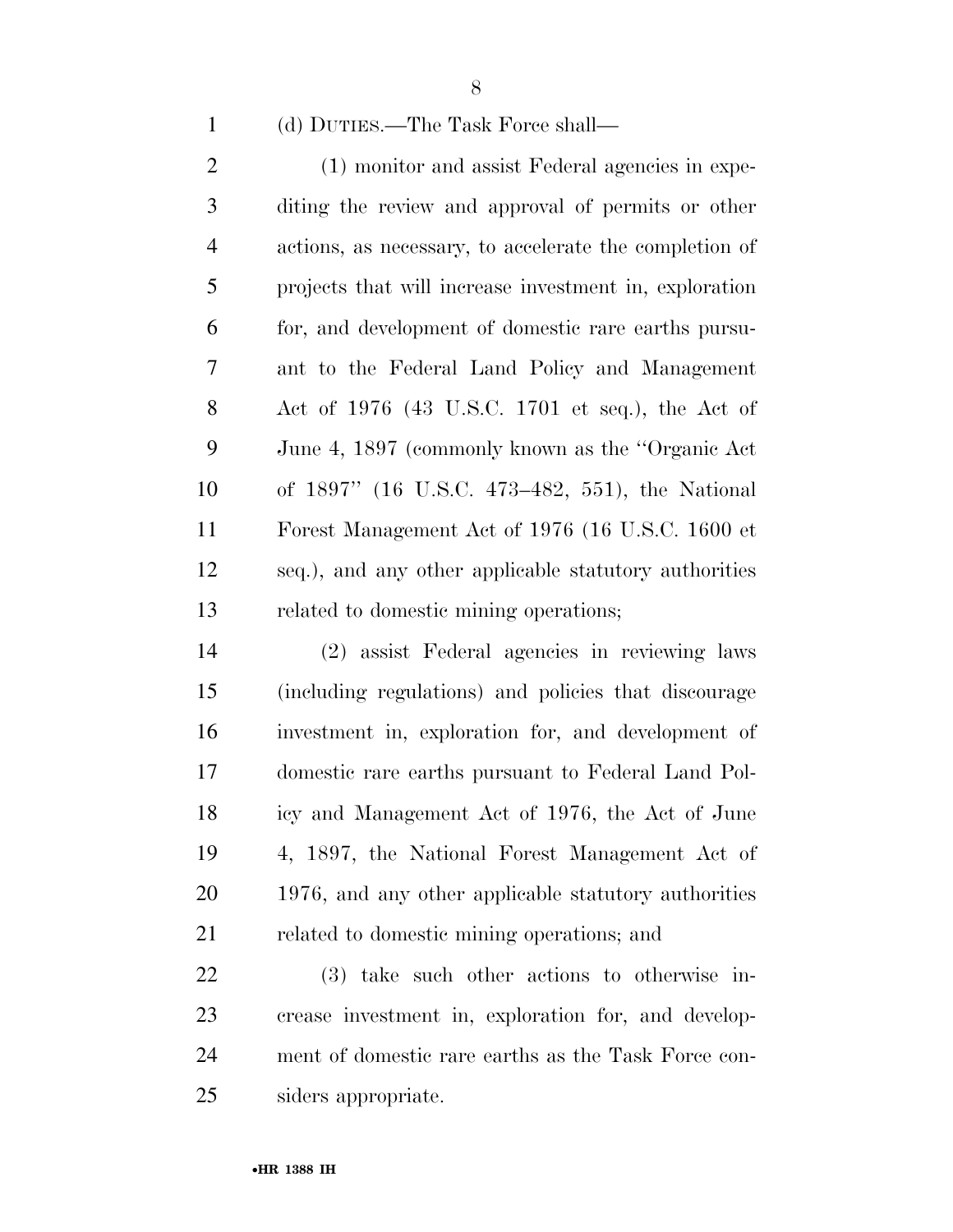(e) ANNUAL REPORTS.—At least once each year, the Task Force shall submit to the President, the Committee on Energy and Natural Resources of the Senate, the Com- mittee on Energy and Commerce of the House of Rep- resentatives, and the Committee on Natural Resources of the House of Representatives a report setting forth the following:

 (1) A description of the results of the coordi- nated and expedited review of permits or other ac- tions to promote investment in, exploration for, and development of domestic rare earths, and an identi- fication of the procedures and actions that have proven to be the most useful and appropriate in co- ordinating and expediting the review of projects that will increase investment in, exploration for, and de-velopment of domestic rare earths.

 (2) An identification of the substantive and pro- cedural requirements of Federal, State, tribal, and local laws (including regulations) and Executive or- ders that are inconsistent with, duplicative of, or structured so as to restrict effective implementation of the projects described in paragraph (1).

 (3) Such recommendations as the Task Force considers appropriate to advance the policy set forth in subsection (b).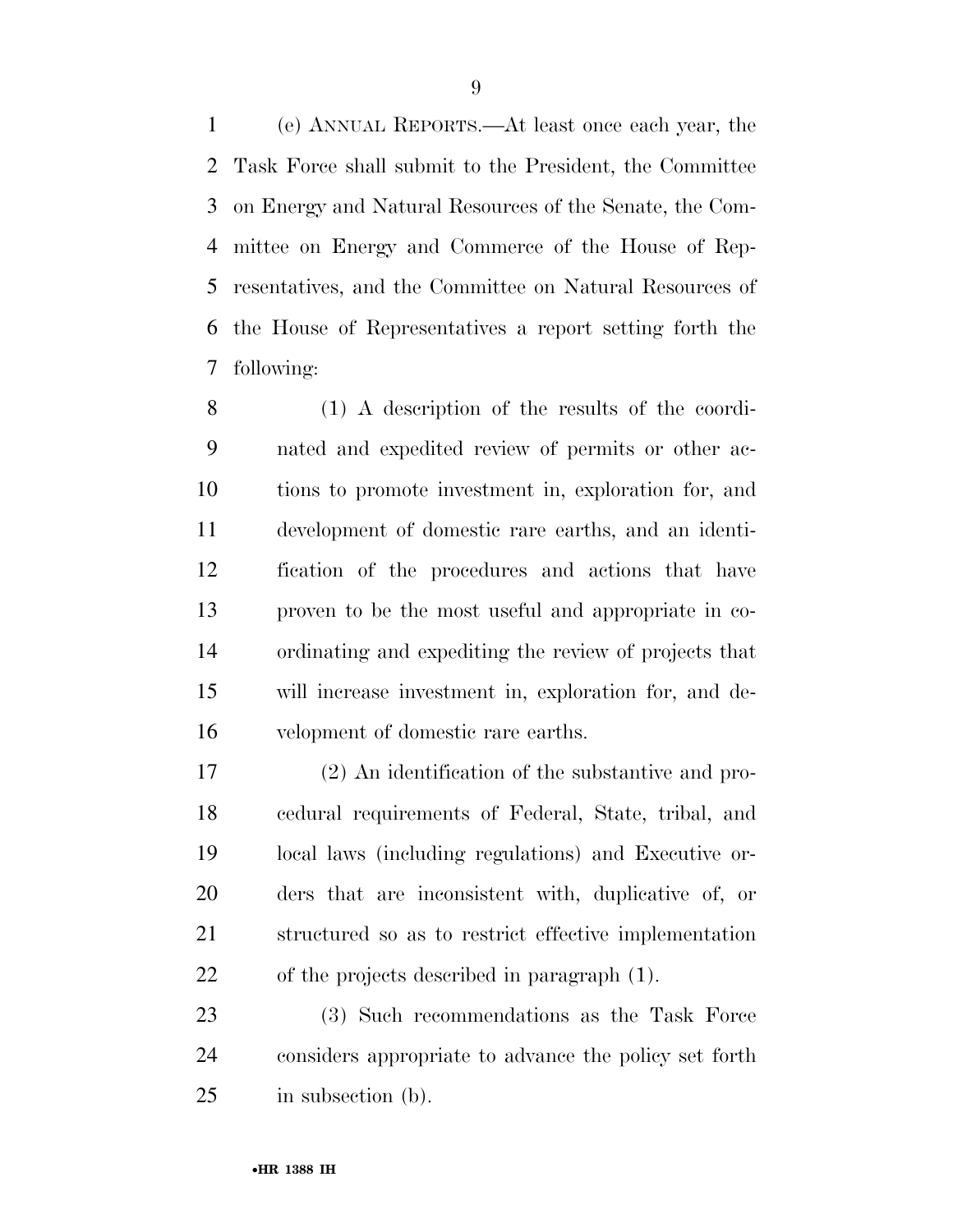| 1              | (f) TERMINATION.—The Task Force shall terminate            |
|----------------|------------------------------------------------------------|
| $\overline{2}$ | 10 years after the date of the enactment of this Act.      |
| 3              | (g) JUDICIAL REVIEW.—                                      |
| $\overline{4}$ | (1) IN GENERAL.—Nothing in this section shall              |
| 5              | be construed to affect any judicial review of an agen-     |
| 6              | cy action under any other provision of law.                |
| 7              | (2) CONSTRUCTION.—This section—                            |
| 8              | $(A)$ is intended to improve the internal                  |
| 9              | management of the Federal Government; and                  |
| 10             | (B) does not create any right or benefit,                  |
| 11             | substantive or procedural, enforceable at law or           |
| 12             | equity by a party against the United States (in-           |
| 13             | cluding an agency, instrumentality, officer, or            |
| 14             | employee of the United States) or any other                |
| 15             | person.                                                    |
| 16             | SEC. 4. REQUIREMENT TO ESTABLISH EXECUTIVE AGENTS          |
| 17             | FOR RARE EARTH RELATED MATTERS.                            |
| 18             | No later than 30 days after the enactment of this          |
| 19             | Act the Secretaries of Commerce, Defense, Energy, the      |
| 20             | Interior, and State shall each appoint an Executive Agent, |
| 21             | at the Assistant Secretary level of each affected agency,  |
| 22             | to serve as a representative on an interagency working     |
| 23             | group for the purposes of reestablishing a competitive do- |
| 24             | mestic rare earth supply chain.                            |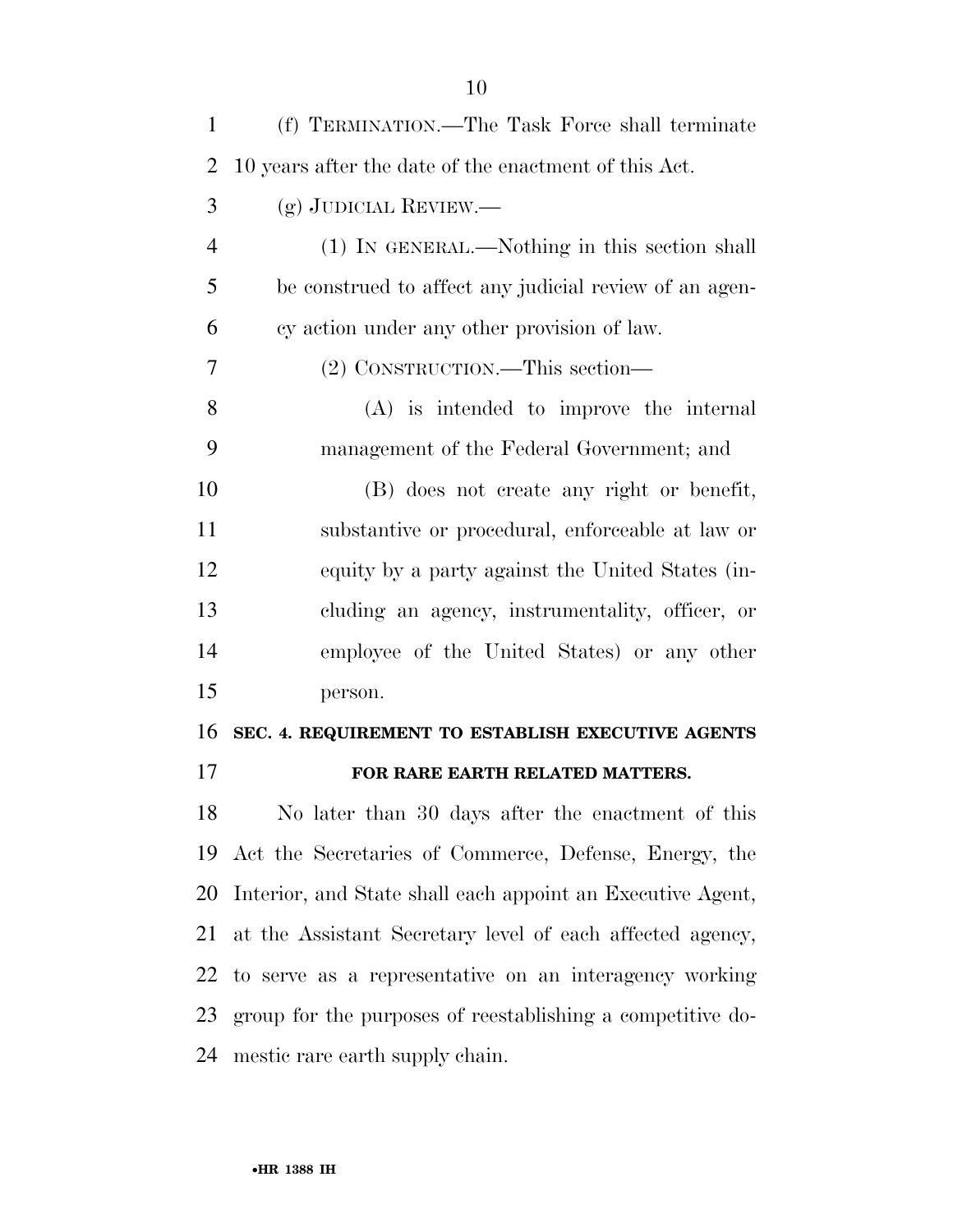**SEC. 5. RARE EARTH MATERIALS LOAN GUARANTEE PRO-GRAM.** 

 (a) AMENDMENT.—Title XVII of the Energy Policy Act of 2005 (42 U.S.C. 16511 et seq.) is amended by add-ing at the end the following new section:

### **''SEC. 1706. TEMPORARY PROGRAM FOR RARE EARTH MA-TERIALS REVITALIZATION.**

8 "(a) IN GENERAL.—The Secretary is authorized, only to the extent provided in advance in a subsequent appropriations act, to make guarantees under this title for the commercial application of new or significantly im- proved technologies (compared to technologies currently in use in the United States at the time the guarantee is issued) for the following categories of projects:

15 "(1) The separation and recovery of rare earth materials from ores or other sources.

17 ''(2) The preparation of rare earth materials in oxide, metal, alloy, or other forms needed for na- tional security, economic well-being, or industrial production purposes.

21 ''(3) The application of rare earth materials in 22 the production of improved—

- 23  $\qquad \qquad \text{``(A) magnets;}$
- 24 ''(B) batteries;
- 25  $\cdot$  (C) refrigeration systems;
- 26  $"({\rm D})$  optical systems;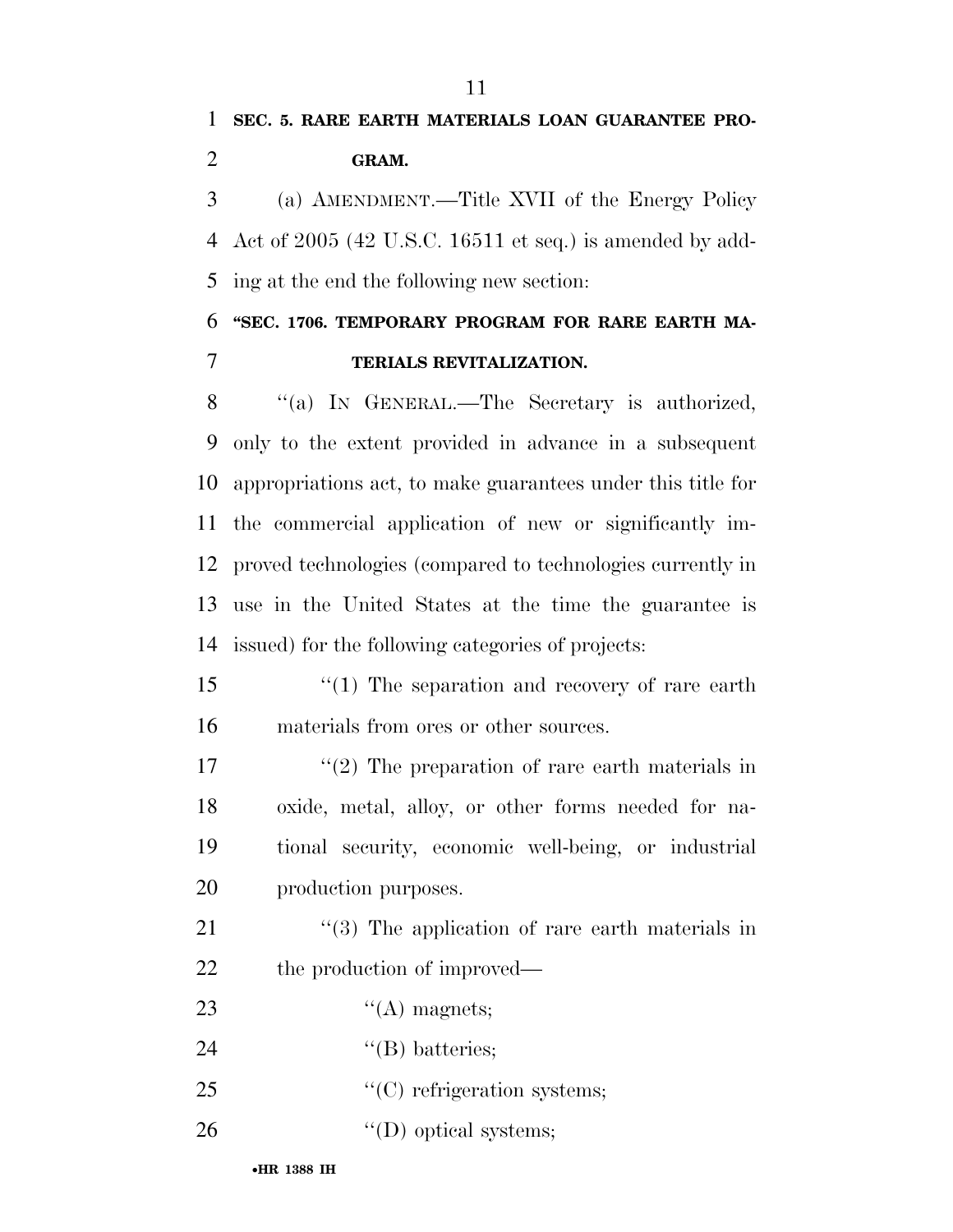1  $\text{``(E)}$  electronics; and

2  $"({\rm F})$  catalysis.

3 (4) The application of rare earth materials in other uses, as determined by the Secretary.

 ''(b) TIMELINESS.—The Secretary shall seek to mini- mize delay in approving loan guarantee applications, con- sistent with appropriate protection of taxpayer interests. 8 "(c) COOPERATION.—To the maximum extent prac- ticable, the Secretary shall cooperate with appropriate pri- vate sector participants to achieve a complete rare earth materials production capability in the United States or ally nations within 5 years after the date of enactment of the Rare Earths Supply Chain Technology and Re-sources Transformation Act of 2011.

 ''(d) LIMITATION.—The Secretary is authorized to make a guarantee for a project under this section only if the project, due to technical or financial uncertainly, is not—

19  $\frac{1}{2}$  (1) currently being undertaken by the private sector; or

21  $\langle (2)$  likely to be undertaken by the private sec-tor.

 ''(e) SUNSET.—The authority to enter into guaran- tees under this section shall expire on September 30, 2015.''.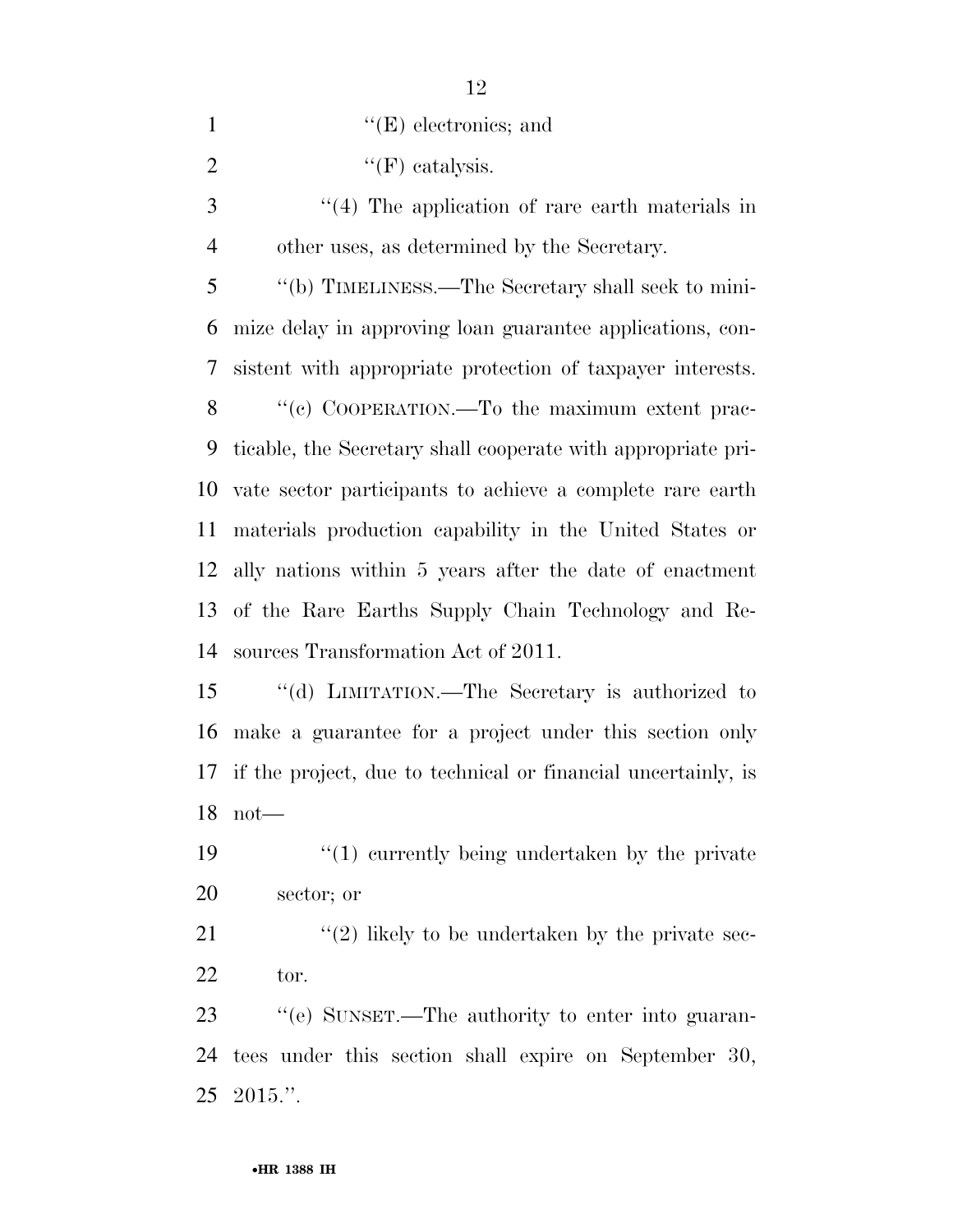(b) TABLE OF CONTENTS AMENDMENT.—The table of contents of the Energy Policy Act of 2005 is amended by inserting after the item relating to section 1705 the following new item:

''Sec. 1706. Temporary program for rare earth materials revitalization.''.

### **SEC. 6. ESTABLISHMENT OF A RARE EARTH ALLOY AND MAGNET PROGRAM.**

(a) FINDINGS.—Congress finds the following:

 (1) While the capability to produce rare earth materials, including neodymium iron boron magnets (in this subsection referred to as ''neo magnets''), is the backbone of the defense supply chain, the United States lacks sufficient capability to produce such materials.

 (2) Sintered neo magnets are irreplaceable com- ponents of critical military equipment, ranging from precision guided munitions to stealth technology to electric drive ship programs, and they allow systems within aircraft, tanks and other vehicles, missile sys- tems, and command and control centers to withstand vibration, impact, and G-forces.

 (3) Yet despite the essential nature of these magnets to United States national security, the United States is completely reliant on unreliable for-eign sources that are subject to interruption and dis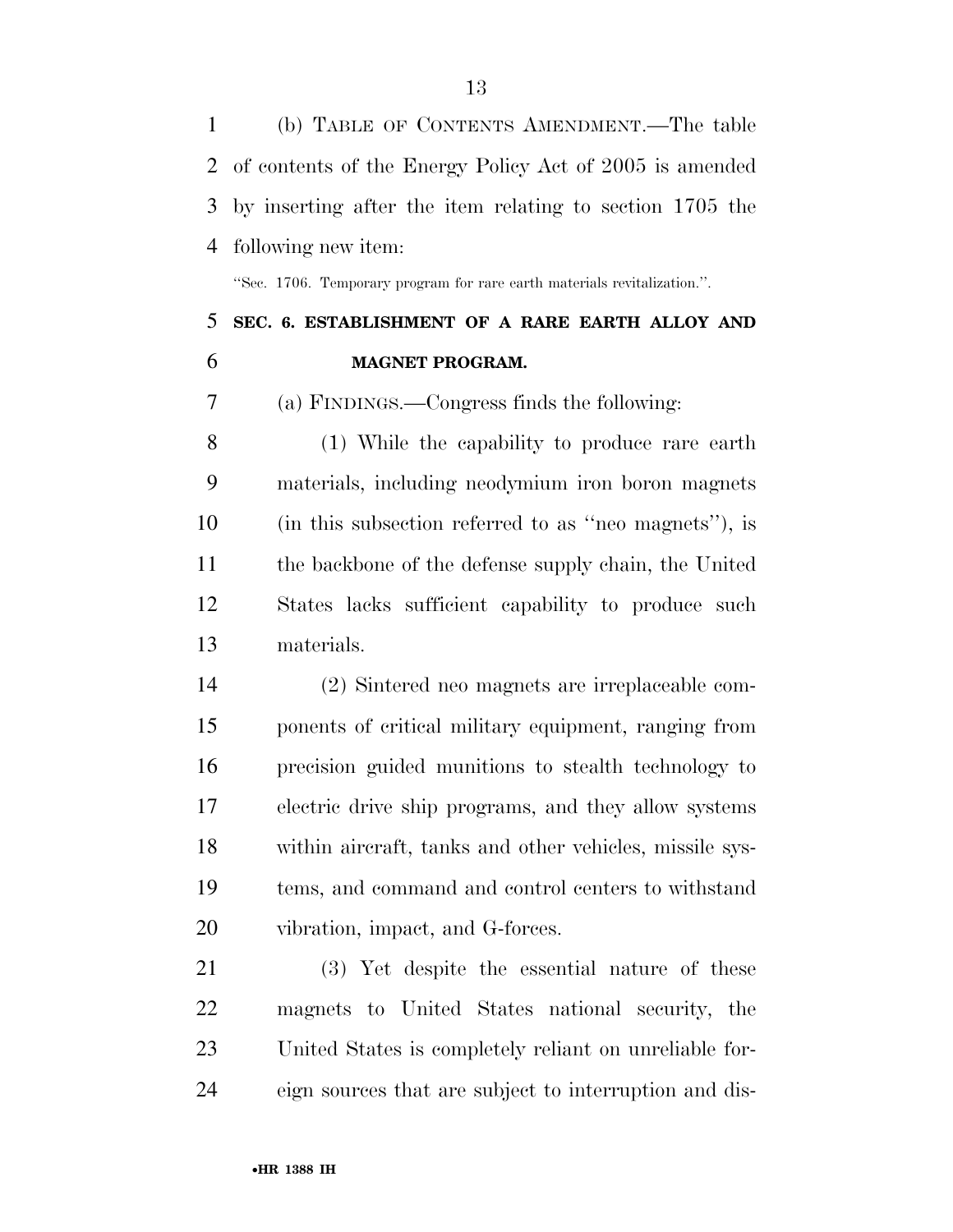ruption, based on actions or events outside the con-2 trol of the Federal Government.

 (4) In addition, industry officials have noted that it will take 3 to 5 years to develop a domestic neo magnet manufacturing capability for the com-mercial market.

 (5) In light of these facts, there is a clear na- tional security imperative to lay the groundwork im- mediately for developing a supply chain in the United States that allows for ready access to neo- dymium iron boron magnet alloys, dysprosium iron alloys, and sintered neodymium iron boron magnets. (b) REQUIREMENT TO ESTABLISH AN INVENTORY.—

 (1) ESTABLISHMENT.—In accordance with sec- tion 15 of the Strategic and Critical Materials Stock Piling Act (50 U.S.C. 98h–6), using funds from the sale of excess materials in the National Defense Stockpile, the President, acting through the Sec- retary of Defense, shall establish a neodymium iron boron magnet alloy and dysprosium iron alloy inven- tory to be managed by the Administrator of the De-fense Logistics Agency Strategic Materials.

 (2) SUSTAINING THE INVENTORY.—In carrying out paragraph (1), not later than one year after the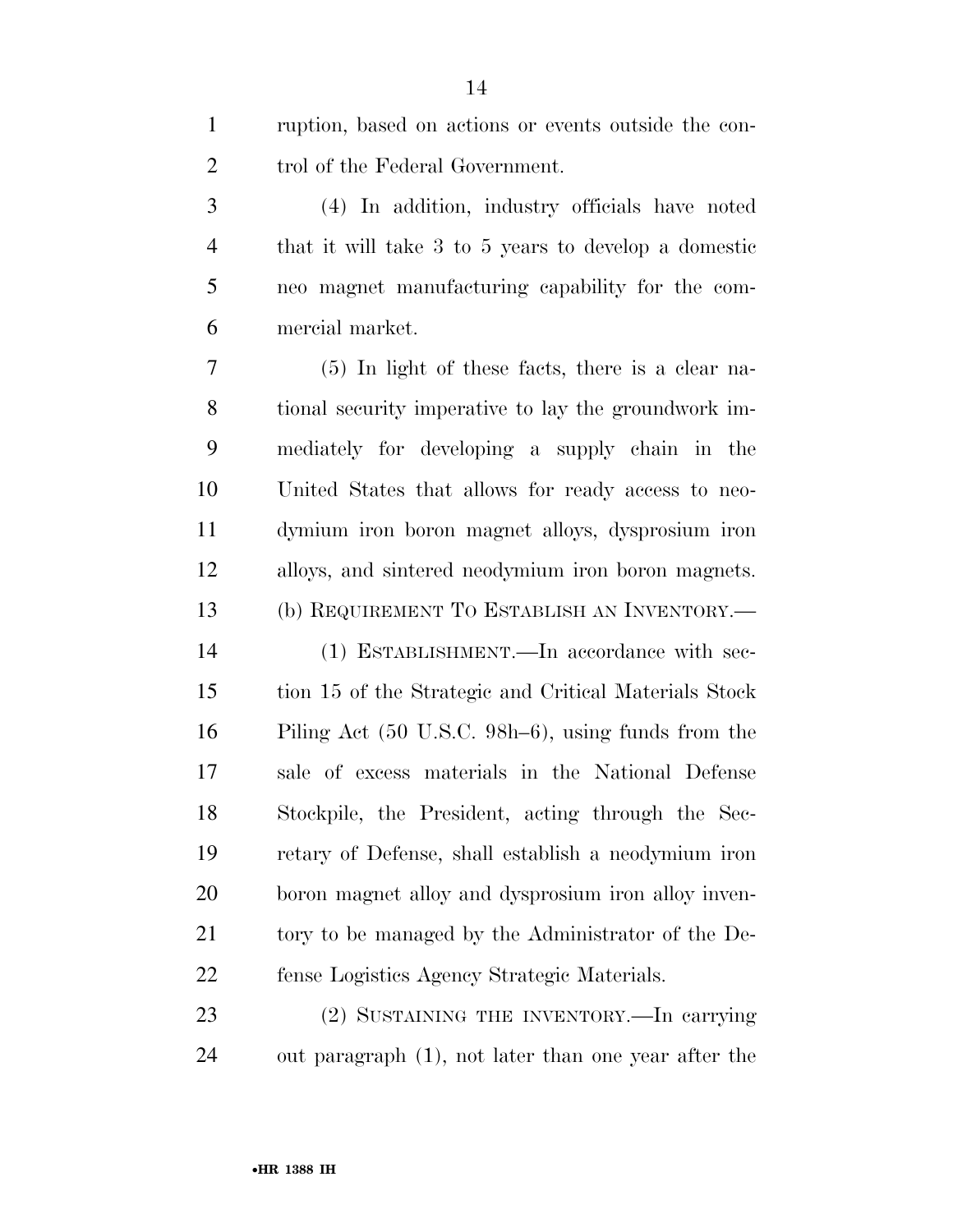date of the enactment of this Act, the Secretary of Defense shall— (A) commence creating an inventory of do- mestic or ally nation neodymium iron boron magnet alloys and dysprosium iron alloys; and (B) make such inventory accessible, includ- ing by purchase, to producers of domestic neo- dymium iron boron magnets, the Defense Lo- gistics Agency of the Department of Defense, or other entities requiring such material to sup-11 port national defense requirements. 12 (3) AMOUNT OF MATERIALS.— (A) Not later than 180 days after the date of the enactment of this Act, the Secretary of Defense shall determine the amount of neodym- ium iron boron magnet alloys and dysprosium iron alloys required for the inventory estab- lished under paragraph (1). (B) In making the determination regarding neodymium iron boron magnet alloys and dys- prosium iron alloys under subparagraph (A), 22 the Secretary of Defense shall determine— 23 (i) the aggregate demand for such magnets for national defense purposes; and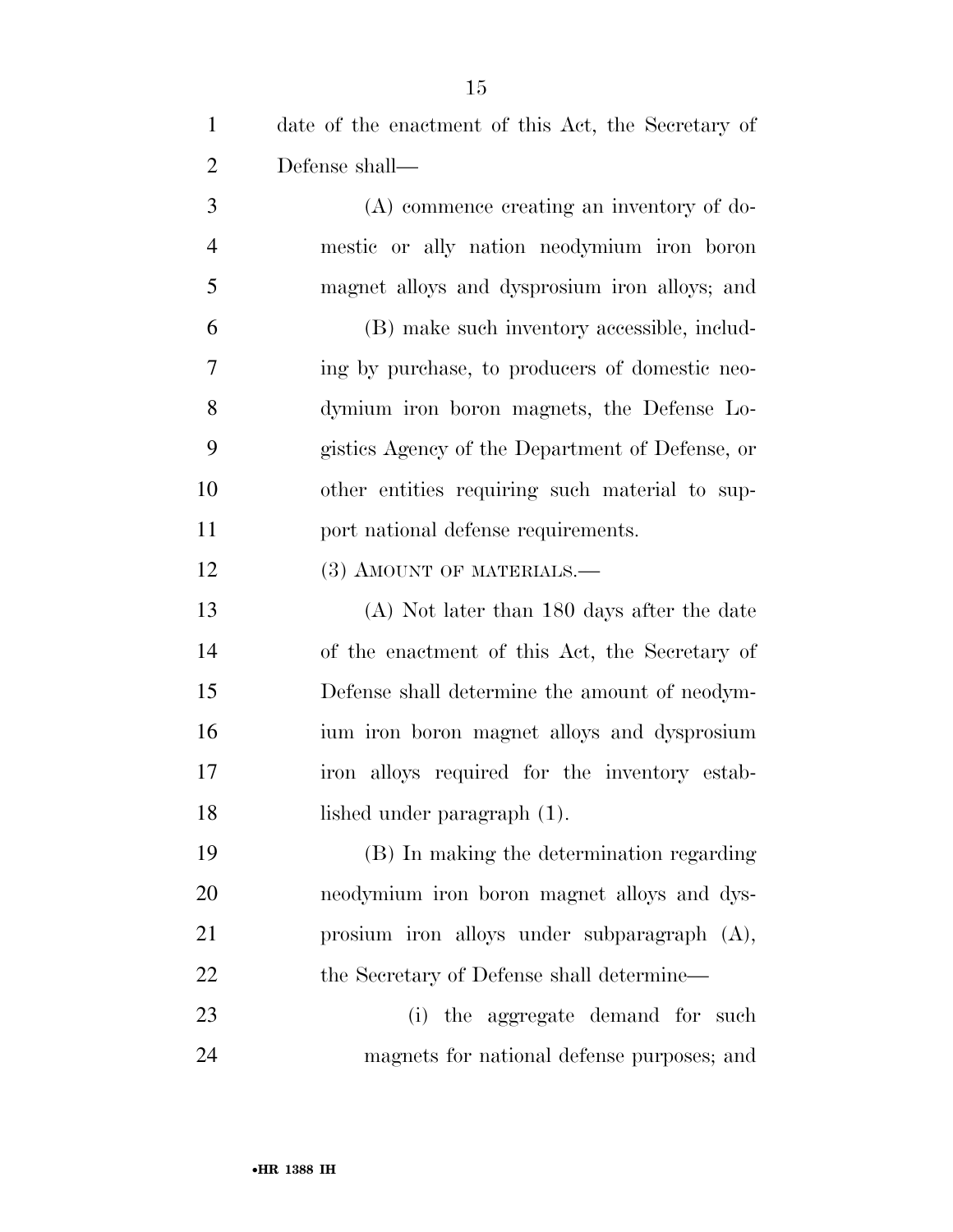(ii) domestic and ally nation sources considered by the Secretary to be reliable, including an analysis of the viability of such sources for the near-term production of military-specific sintered neodymium iron boron magnet alloys and magnets. (C) If the Secretary of Defense cannot de- termine the aggregate demand for neodymium iron boron magnet alloys and dysprosium iron alloys under subparagraph (B)(i), the Secretary shall establish an inventory of not less than 200 metric tons of neodymium iron boron magnet alloy and 50 metric tons of dysprosium iron alloy. (c) REQUIREMENT TO ENCOURAGE A DOMESTIC MANUFACTURING CAPABILITY.—

 (1) ENCOURAGEMENT.—In accordance with section 15 of the Strategic and Critical Materials Stock Piling Act (50 U.S.C. 98h–6), not later than one year after the date of the enactment of this Act, the President, acting through the Secretary of De- fense, shall encourage the development of a domestic neodymium iron boron magnet manufacturing capa- bility by seeking to enter into long-term supply con-tracts for the delivery of necessary grades of domes-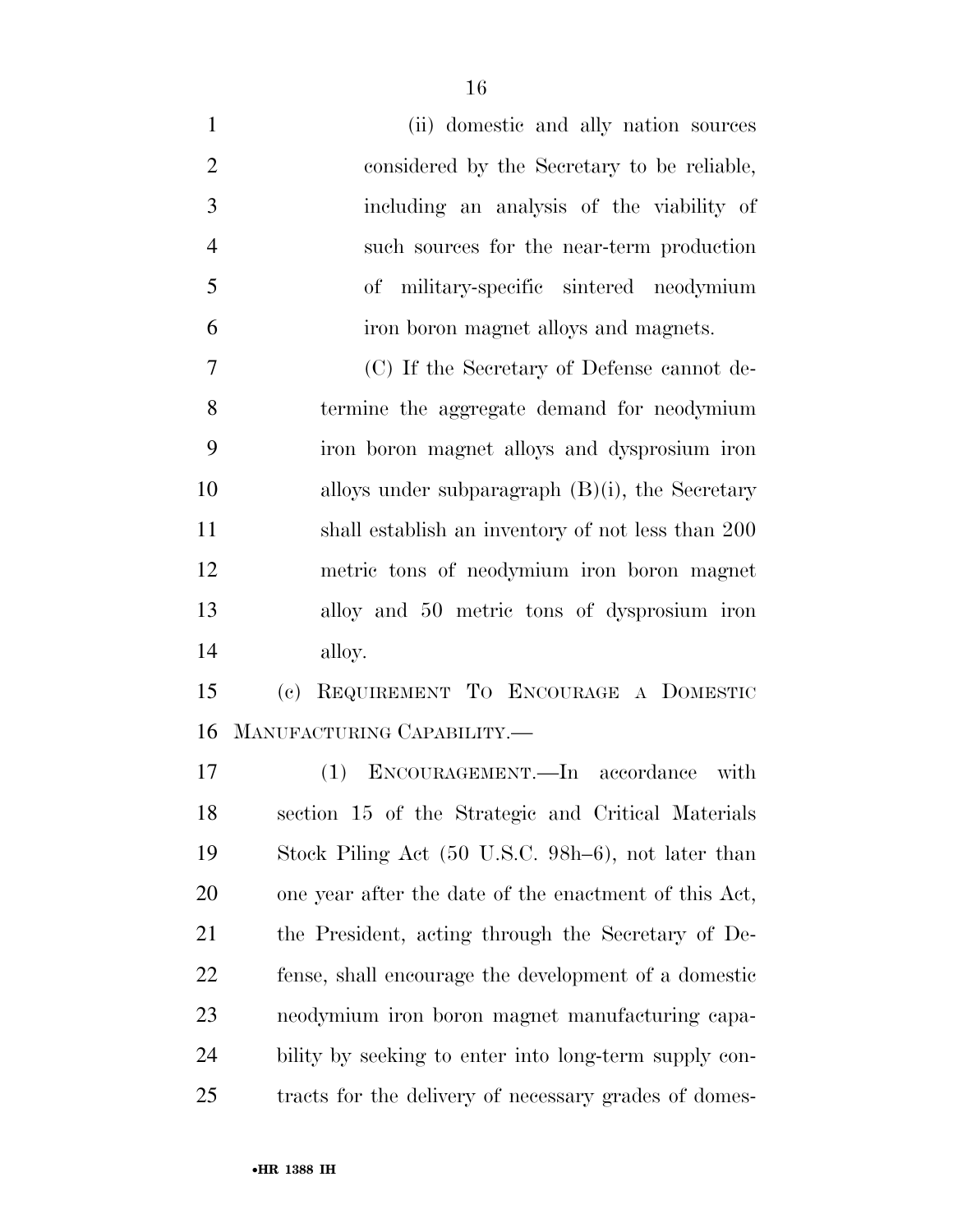| $\mathbf{1}$   | tic neodymium iron boron magnets to meet the de- |
|----------------|--------------------------------------------------|
| $\overline{2}$ | mand of the Department of Defense.               |
| 3              | (2) REQUIREMENTS.—In carrying out para-          |
| $\overline{4}$ | $graph(1)$ , the Secretary of Defense shall—     |
| 5              | (A) identify one or more reliable producers,     |
| 6              | potential producers, or past producers of sin-   |
| 7              | tered neodymium iron boron magnets and seek      |
| 8              | to enter into a long-term supply contract with   |
| 9              | such producer of such magnets to support the     |
| 10             | national defense needs of the United States;     |
| 11             | (B) ensure that a sintered neodymium iron        |
| 12             | boron magnet producer who is awarded any         |
| 13             | such long-term contract establishes manufac-     |
| 14             | turing capability for only military-use magnets  |
| 15             | for sale to the National Defense Stockpile;      |
| 16             | (C) include all appropriate language in any      |
| 17             | such contract to indemnify the producers re-     |
| 18             | garding intellectual property issues; and        |
| 19             | (D) require the Administrator of the De-         |
| 20             | fense Logistics Agency Strategic Materials to    |
| 21             | make available such magnets for purchase by      |
| 22             | Federal Government contractors until the date    |
| 23             | on which the Secretary determines that an al-    |
| 24             | ternate qualified domestic supplier of sintered  |
| 25             | neodymium iron boron magnets exists.             |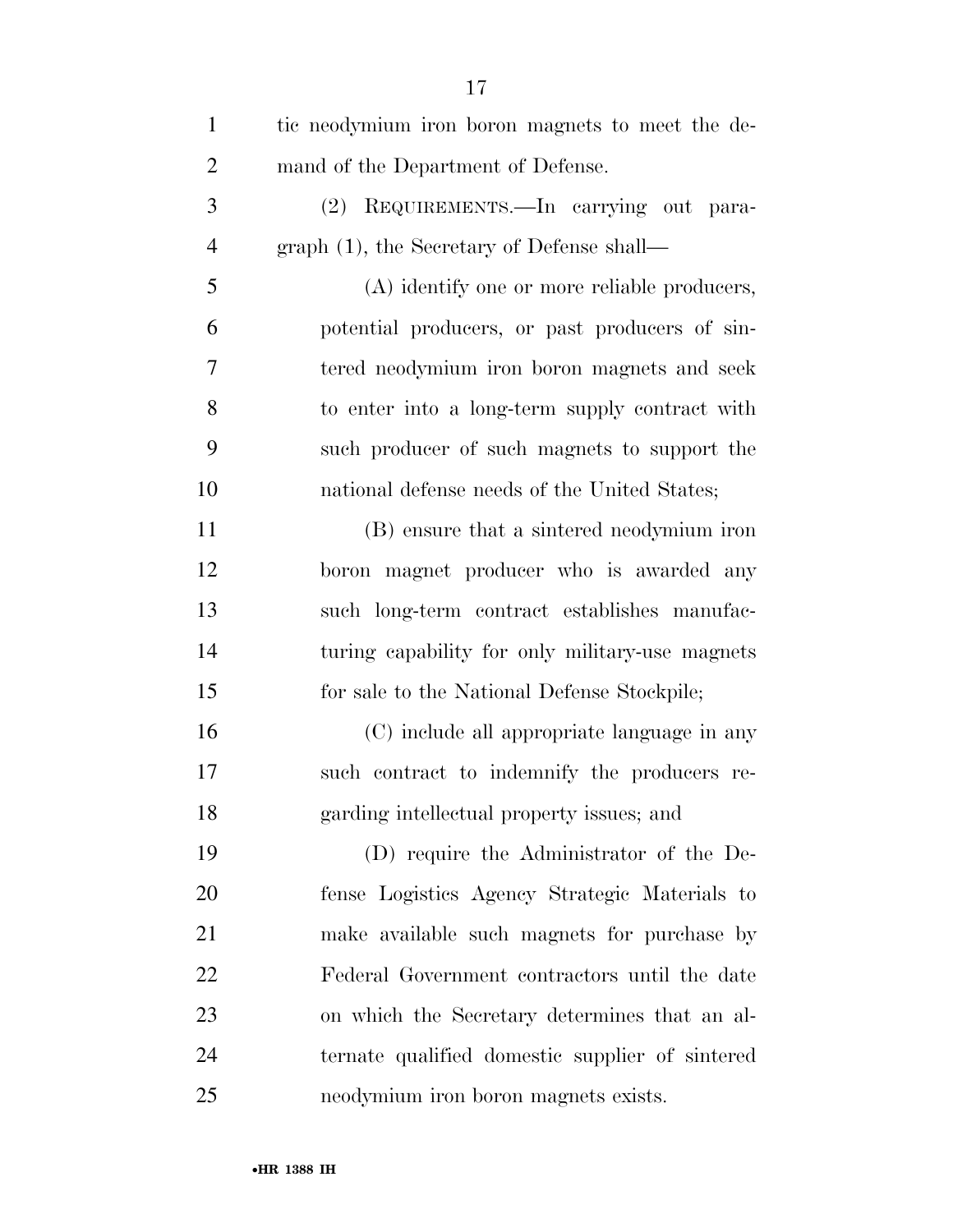(d) TERMINATION.—The authority under subsection (b) and the authority to enter into a long-term supply con- tract under subsection (c) shall terminate on the earlier of the following dates:

 (1) The date on which the Secretary of Defense determines that an alternate qualified domestic sup- plier of neodymium iron boron magnet alloy and dysprosium iron alloy exists.

(2) October 1, 2018.

#### **SEC. 7. RARE EARTH MATERIALS PROGRAM.**

 (a) IN GENERAL.—There is established in the United States Geological Survey a program of research, develop- ment, demonstration, and commercial application to en- sure the long-term, secure, and sustainable supply of rare earth materials sufficient to satisfy the national security, economic well-being, and industrial production needs of the United States.

 (b) PROGRAM ACTIVITIES.—The program described in subsection (a) shall support activities to—

 (1) better characterize and quantify virgin stocks of rare earth materials using theoretical geo-chemical research;

 (2) explore, discover, and recover rare earth materials using advanced science and technology;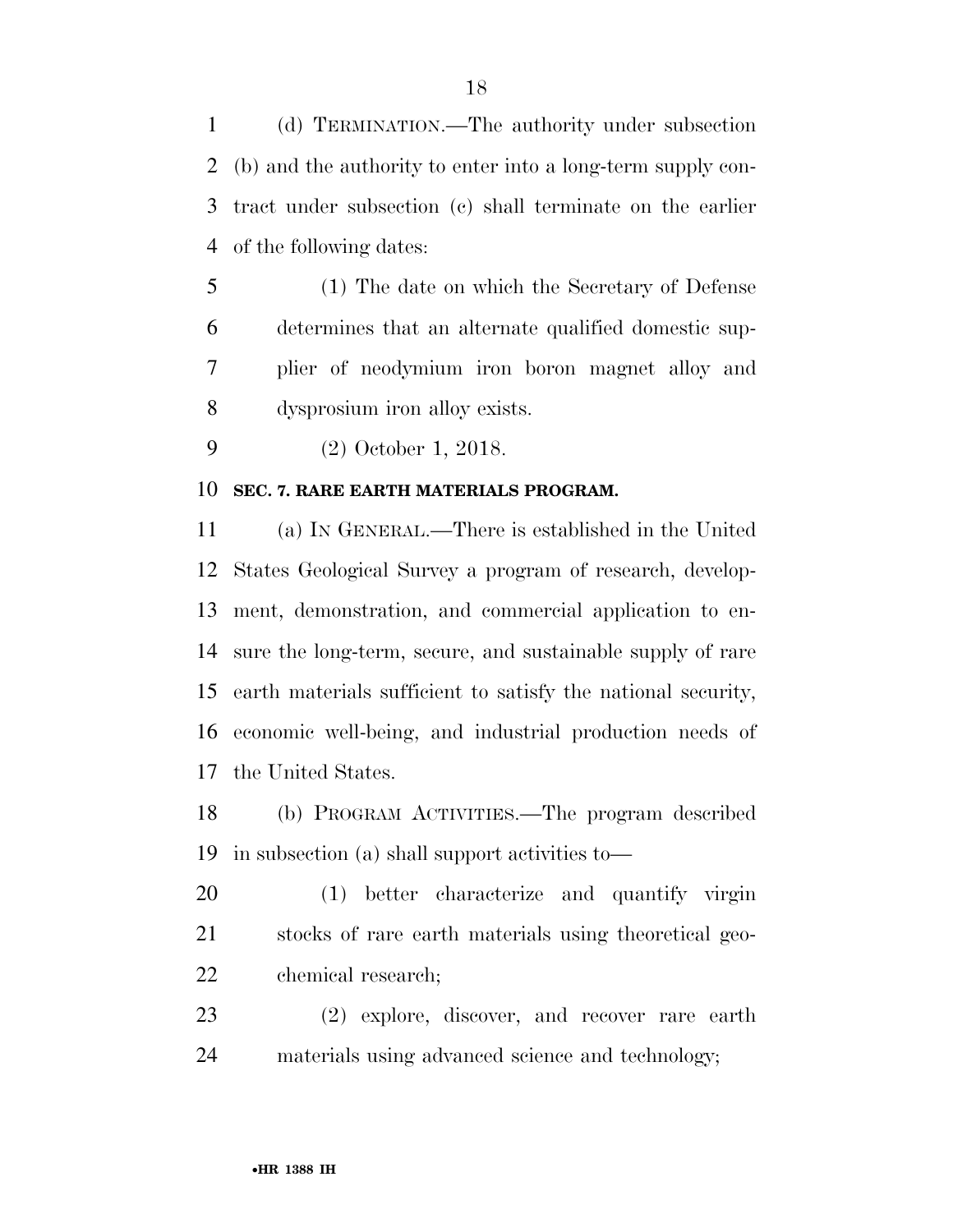| $\mathbf{1}$   | (3) improve methods for the extraction, proc-              |
|----------------|------------------------------------------------------------|
| $\overline{2}$ | essing, use, recovery, and recycling of rare earth ma-     |
| 3              | terials;                                                   |
| $\overline{4}$ | (4) improve the understanding of the perform-              |
| 5              | ance, processing, and adaptability in engineering de-      |
| 6              | signs of rare earth materials;                             |
| 7              | (5) identify and test alternative materials that           |
| 8              | can be substituted for rare earth materials in par-        |
| 9              | ticular applications;                                      |
| 10             | $(6)$ engineer and test applications that—                 |
| 11             | (A) use recycled rare earth materials;                     |
| 12             | (B) use alternative materials; or                          |
| 13             | (C) seek to minimize rare earth materials                  |
| 14             | content;                                                   |
| 15             | (7) collect, catalogue, archive, and disseminate           |
| 16             | information on rare earth materials, including sci-        |
| 17             | entific and technical data generated by the research       |
| 18             | and development activities supported under this sec-       |
| 19             | tion, and assist scientists and engineers in making        |
| 20             | the fullest possible use of the data holdings; and         |
| 21             | (8) facilitate information sharing and collabora-          |
| 22             | tion among program participants and stakeholders.          |
| 23             | (c) IMPROVED PROCESSES AND TECHNOLOGIES.-To                |
| 24             | the maximum extent practicable, the Secretary of the Inte- |
| 25             | rior shall support new or significantly improved processes |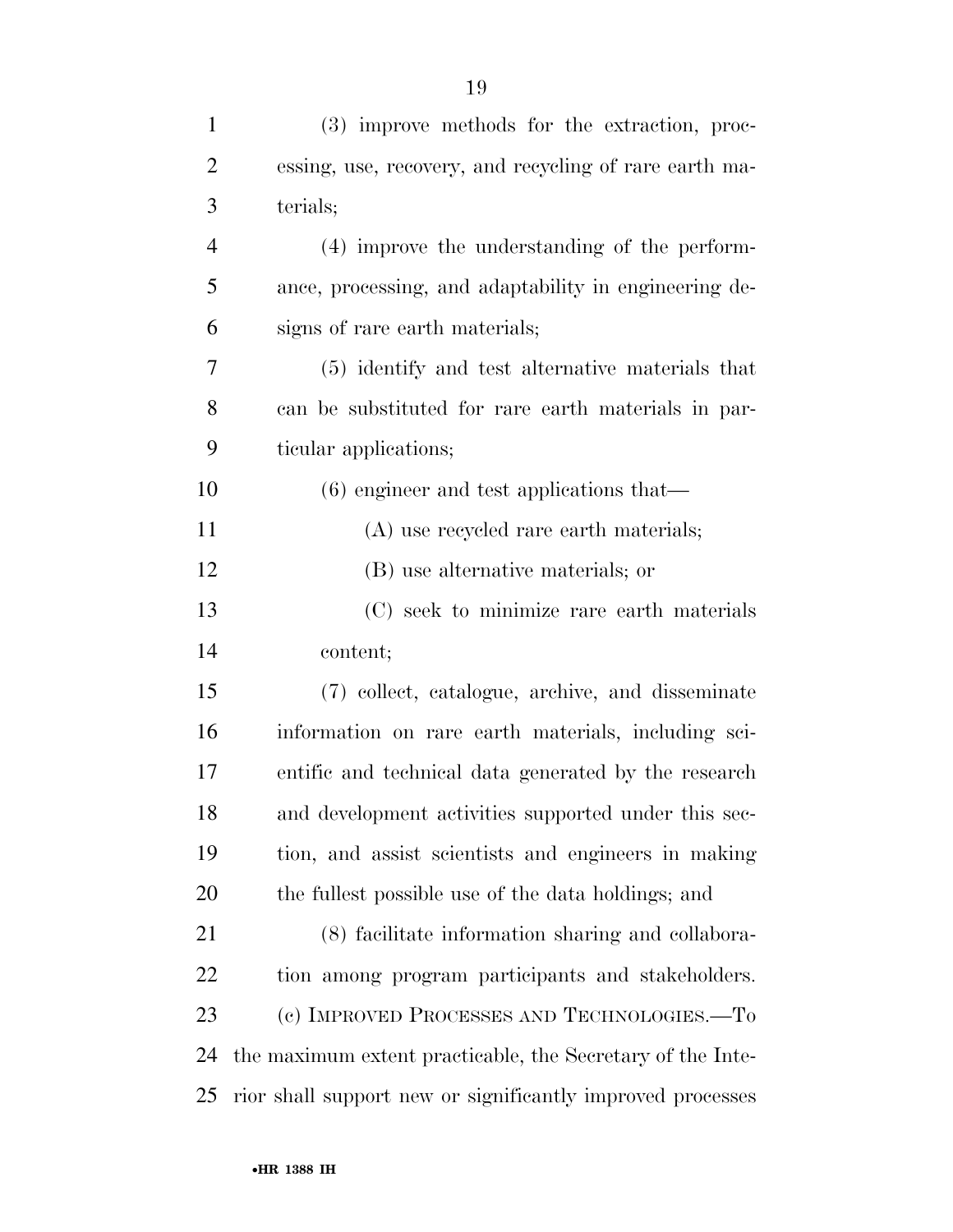and technologies as compared to those currently in use in the rare earth materials industry. (d) EXPANDING PARTICIPATION.—The Secretary of the Interior shall encourage— (1) multidisciplinary collaborations among pro- gram participants; and (2) extensive opportunities for students at insti- tutions of higher education, including institutions listed under section 371(a) of the Higher Education Act of 1965 (20 U.S.C. 1067q(a)). (e) CONSISTENCY.—The program shall be consistent with the policies and programs in the National Materials and Minerals Policy, Research and Development Act of 1980 (30 U.S.C. 1601 et seq.). (f) INTERNATIONAL COLLABORATION.—In carrying out the program, the Secretary of the Interior may col- laborate, to the extent practicable, on activities of mutual interest with the relevant agencies of foreign countries with interests relating to rare earth materials. (g) PLAN.— (1) IN GENERAL.—Within 180 days after the date of enactment of this Act and biennially there- after, the Secretary of the Interior shall prepare and submit to the appropriate congressional committees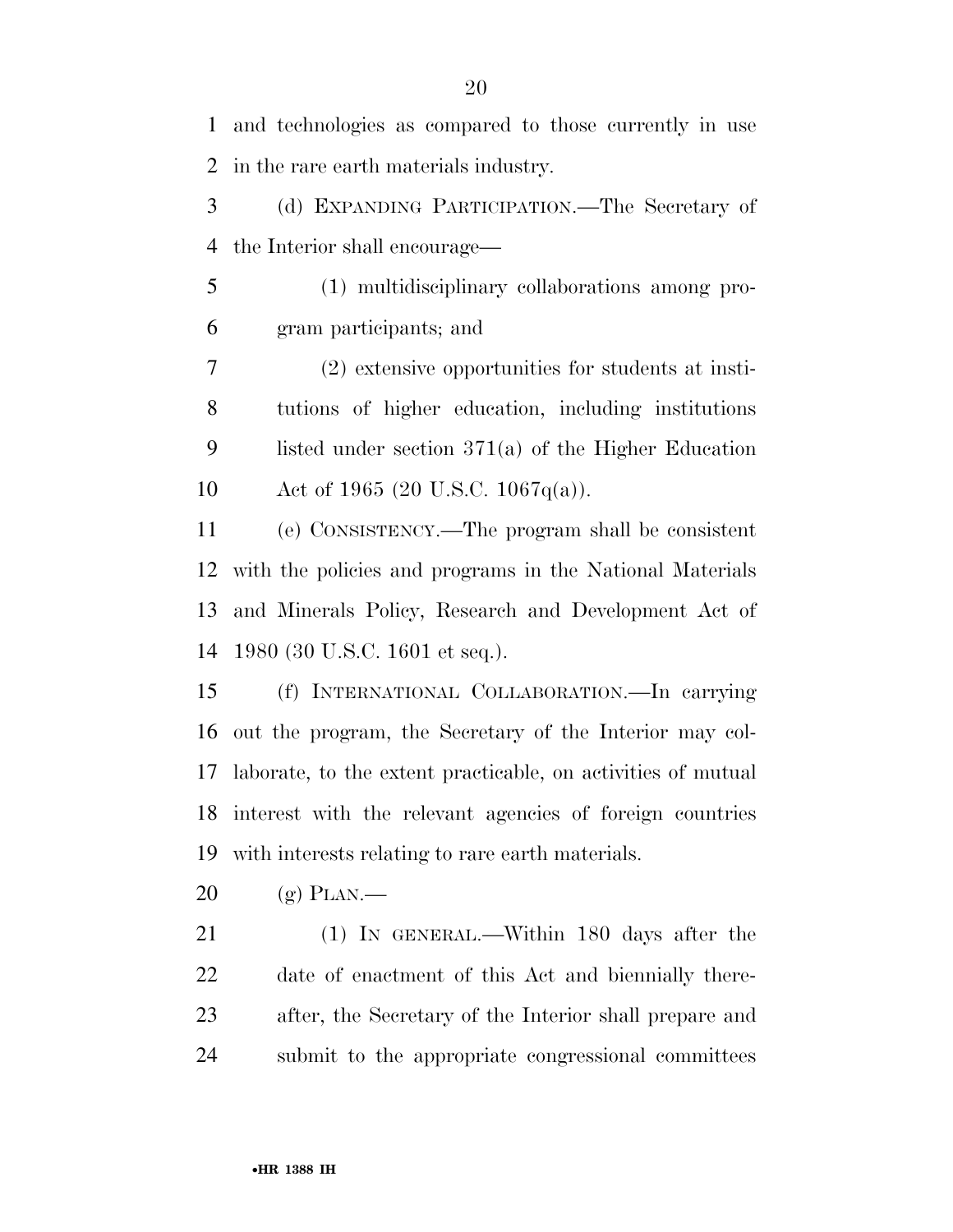| $\mathbf{1}$   | a plan to carry out the program established under     |
|----------------|-------------------------------------------------------|
| $\overline{2}$ | subsection (a).                                       |
| 3              | (2) SPECIFIC REQUIREMENTS.—The plan shall             |
| $\overline{4}$ | include a description of—                             |
| 5              | (A) the research and development activities           |
| 6              | to be carried out by the program during the           |
| 7              | subsequent 2 years;                                   |
| 8              | (B) the expected contributions of the pro-            |
| 9              | gram to the creation of innovative methods and        |
| 10             | technologies for the efficient and sustainable        |
| 11             | provision of rare earth materials to the domes-       |
| 12             | tic economy;                                          |
| 13             | (C) how the program is promoting the                  |
| 14             | broadest possible participation by academic, in-      |
| 15             | dustrial, and other contributors; and                 |
| 16             | (D) actions taken or proposed that reflect            |
| 17             | recommendations from the assessment<br>con-           |
| 18             | ducted under subsection (h) or the Secretary's        |
| 19             | rationale for not taking action pursuant to any       |
| 20             | recommendation from such assessment<br>for            |
| 21             | plans submitted following the completion of the       |
| 22             | assessment under such subsection.                     |
| 23             | (3) CONSULTATION.—In preparing each plan              |
| 24             | under paragraph $(1)$ , the Secretary of the Interior |
| 25             | shall consult with appropriate representatives of in- |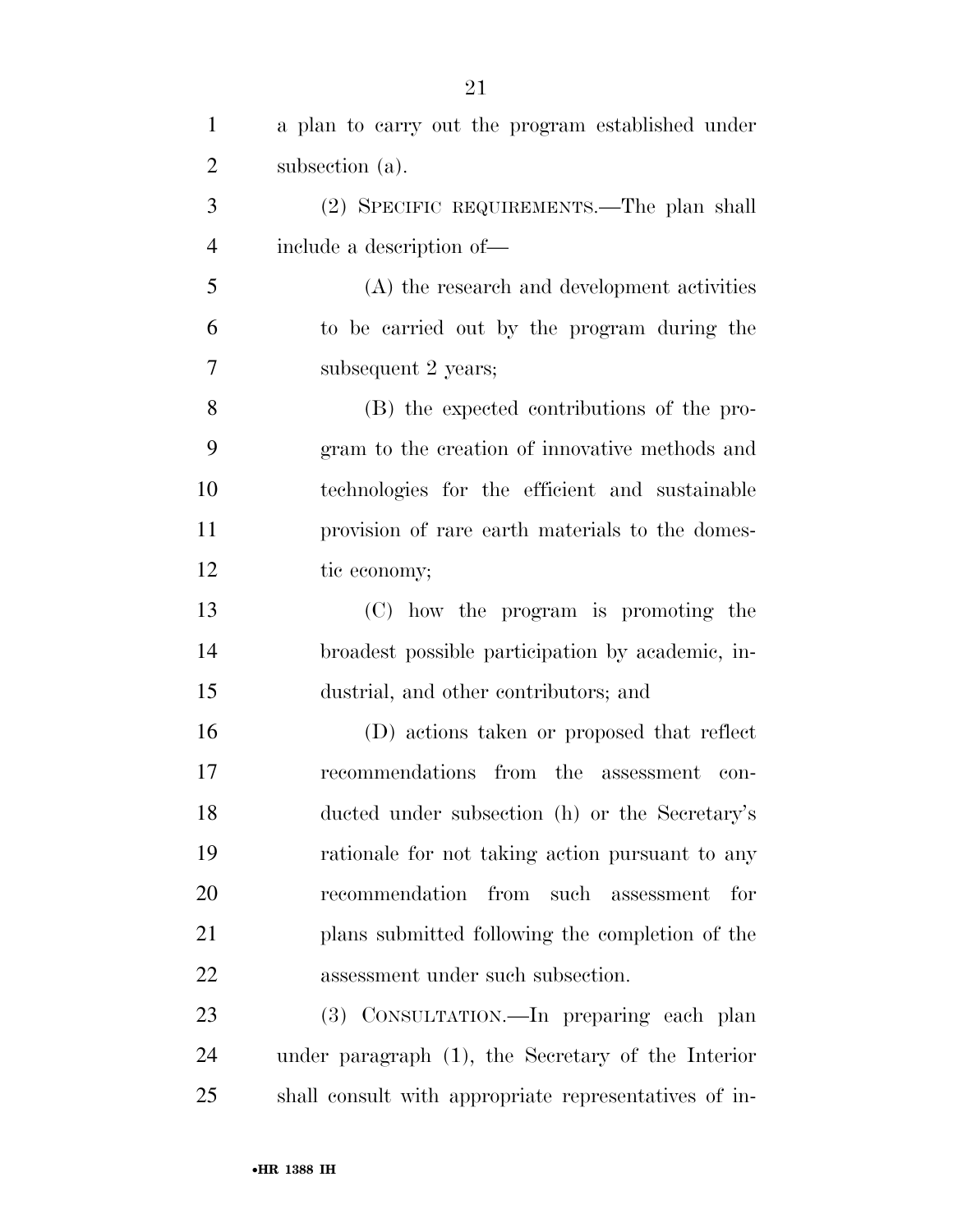| $\mathbf{1}$   | dustry, institutions of higher education, Department   |
|----------------|--------------------------------------------------------|
| $\overline{2}$ | of Energy national laboratories, professional and      |
| 3              | technical societies, and other entities, as determined |
| $\overline{4}$ | by the Secretary.                                      |
| 5              | SEC. 8. AMENDMENTS TO NATIONAL MATERIALS AND MIN-      |
| 6              | ERALS POLICY, RESEARCH AND DEVELOP-                    |
| 7              | MENT ACT OF 1980.                                      |
| 8              | (a) PROGRAM PLAN.—Section 5 of the National Ma-        |
| 9              | terials and Minerals Policy, Research and Development  |
| 10             | Act of 1980 (30 U.S.C. 1604) is amended—               |
| 11             | $(1)$ by striking "date of enactment of this Act"      |
| 12             | each place it appears and inserting "date of enact-    |
| 13             | ment of the Rare Earths Supply Chain Technology        |
| 14             | and Resources Transformation Act of 2011";             |
| 15             | $(2)$ in subsection (b), by striking "Federal Co-      |
| 16             | ordinating Council for Science, Engineering, and       |
| 17             | Technology" and inserting "National Science and        |
| 18             | Technology Council,";                                  |
| 19             | $(3)$ in subsection $(e)$ —                            |
| 20             | (A) by striking "the Federal Emergency"                |
| 21             | and all that follows through "Agency, and";            |
| 22             | (B) by striking "appropriate shall" and in-            |
| 23             | serting "appropriate, shall";                          |
| 24             | $(C)$ by striking paragraph $(1)$ ;                    |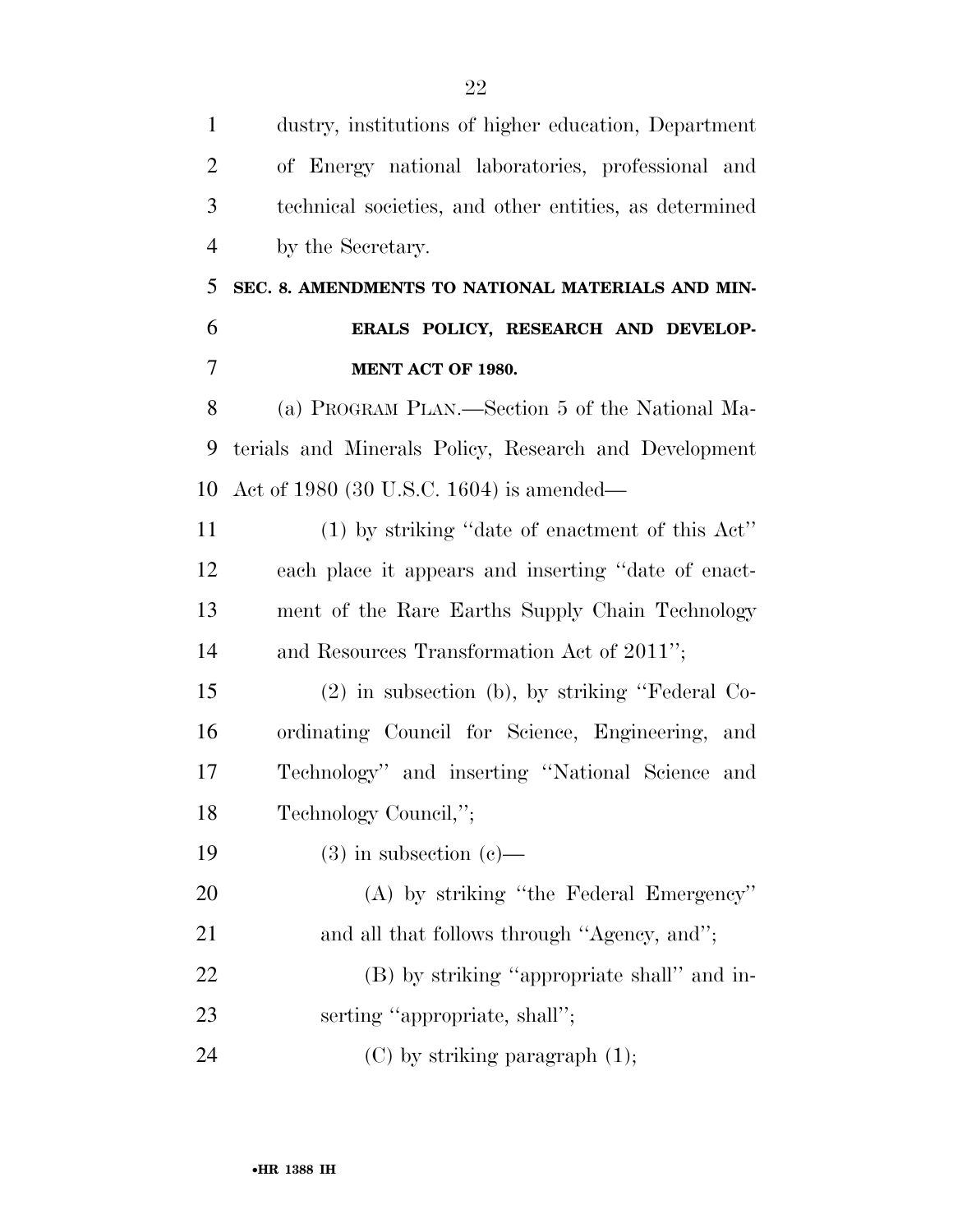| $\mathbf{1}$   | (D) in paragraph $(2)$ , by striking "in the                  |
|----------------|---------------------------------------------------------------|
| $\overline{2}$ | case" and all that follows through "sub-                      |
| 3              | section,";                                                    |
| $\overline{4}$ | (E) by redesignating paragraph (2) as                         |
| 5              | paragraph $(1)$ ; and                                         |
| 6              | $(F)$ by striking paragraph $(3)$ and insert-                 |
| $\overline{7}$ | ing the following:                                            |
| 8              | $\lq(2)$ assess the adequacy, accessibility, and sta-         |
| 9              | bility of the supply of materials necessary to main-          |
| 10             | tain national security, economic well-being, and in-          |
| 11             | dustrial production.";                                        |
| 12             | $(4)$ by striking subsections $(d)$ and $(e)$ ; and           |
| 13             | $(5)$ by redesignating subsection $(f)$ as sub-               |
| 14             | section (d).                                                  |
| 15             | (b) POLICY.—Section 3 of such Act $(30 \text{ U.S.C. } 1602)$ |
| 16             | is amended—                                                   |
| 17             | $(1)$ by striking "The Congress declares that it"             |
| 18             | and inserting "It"; and                                       |
| 19             | (2) by striking "The Congress further declares"               |
| 20             | that implementation" and inserting "Implementa-               |
| 21             | tion".                                                        |
| 22             | (c) IMPLEMENTATION.—Section 4 of such Act (30)                |
| 23             | U.S.C. $1603$ ) is amended—                                   |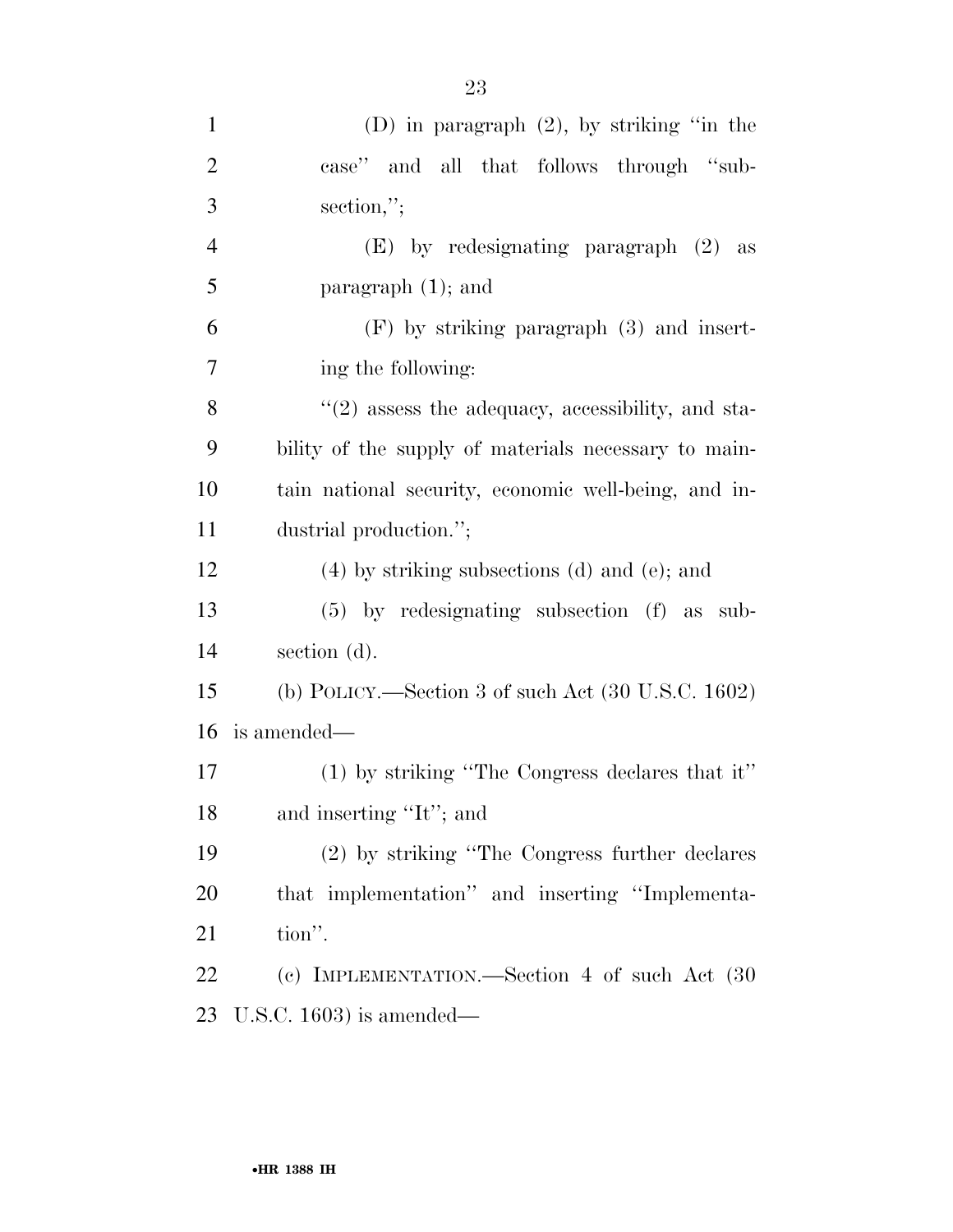(1) by striking ''For the purpose'' and all that follows through ''declares that the'' and inserting ''The''; and (2) by striking ''departments and agencies,'' and inserting ''departments and agencies to imple- ment the policies set forth in section 3''. **SEC. 9. DEFINITIONS.**  In this Act: (1) ALLOY.—The terms ''alloy'' means a partial or complete solid solution of one or more elements 11 in a metallic matrix. (2) ALLOYING.—The term ''alloying'' means the melting of metal to create a metallic matrix. (3) APPROPRIATE CONGRESSIONAL COMMIT- TEES.—The term ''appropriate congressional com- mittees'' means the Committee on Natural Re- sources of the House of Representatives and the Committee Energy and Natural Resources of the Senate. (4) PROCESS.—The term ''process'', in the case of a rare earth oxide, means the conversion of the oxide into usable rare earth metals and specialty al- loys and powders for domestic magnet and other manufacturing.